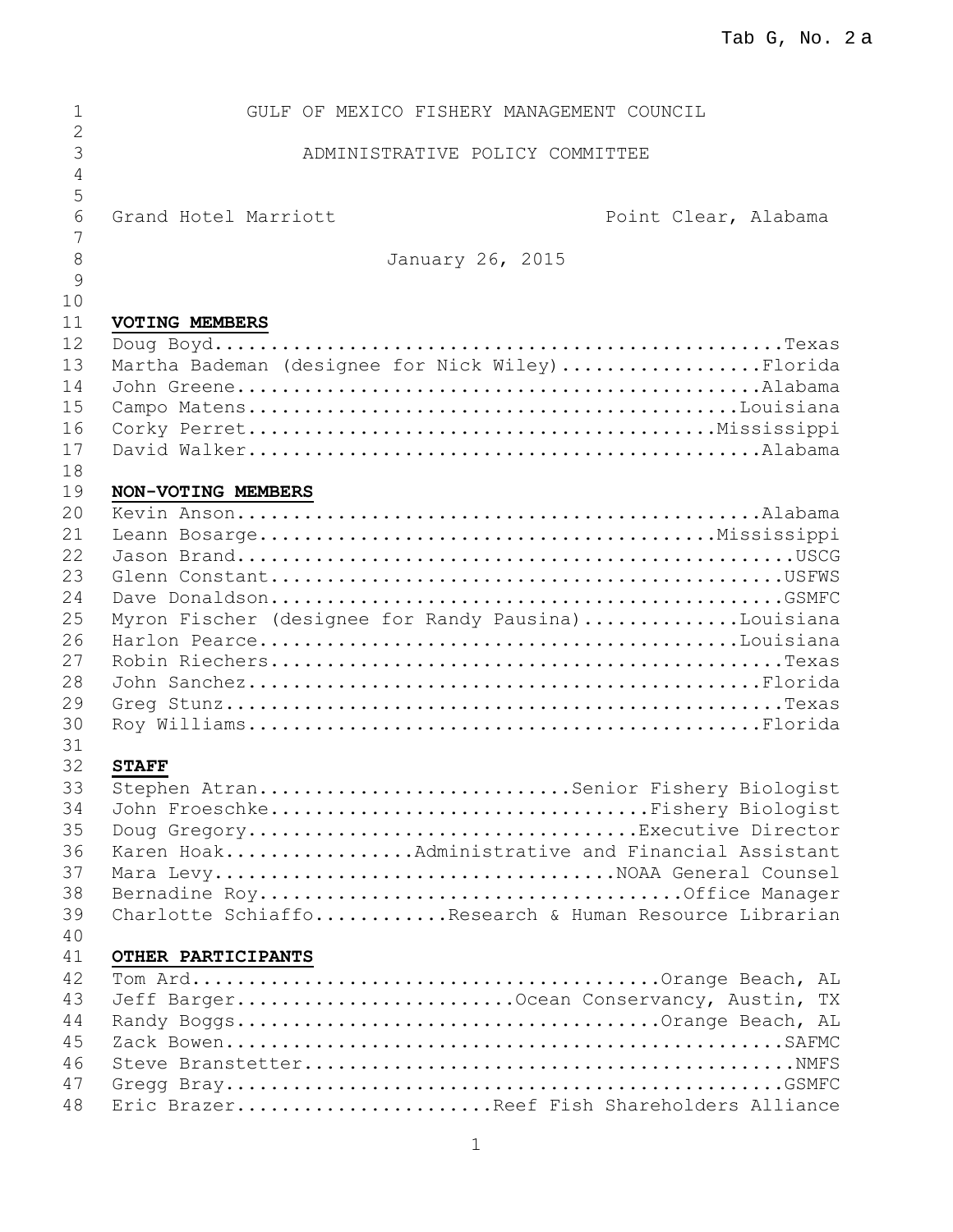| $\mathbf{1}$ | JP BrookerOcean Conservancy, St. Petersburg, FL                      |  |  |
|--------------|----------------------------------------------------------------------|--|--|
| 2            |                                                                      |  |  |
| 3            |                                                                      |  |  |
| 4            |                                                                      |  |  |
| 5            |                                                                      |  |  |
| 6            |                                                                      |  |  |
| 7            |                                                                      |  |  |
| 8            | Jason DelacruzReef Fish Shareholder's Alliance/Gulf Wild             |  |  |
| 9            | Michael DrexlerSt. Petersburg, FL                                    |  |  |
| 10           |                                                                      |  |  |
| 11           |                                                                      |  |  |
| 12           |                                                                      |  |  |
| 13           |                                                                      |  |  |
| 14           | Chad HansonPew Environmental Group                                   |  |  |
| 15           |                                                                      |  |  |
| 16           |                                                                      |  |  |
| 17           |                                                                      |  |  |
| 18           |                                                                      |  |  |
| 19           | Bill KellyFKCFA, Marathon, FL                                        |  |  |
| 20           |                                                                      |  |  |
| 21           |                                                                      |  |  |
| 22           |                                                                      |  |  |
| 23           |                                                                      |  |  |
| 24           |                                                                      |  |  |
| 25           |                                                                      |  |  |
| 26           |                                                                      |  |  |
| 27           |                                                                      |  |  |
| 28           |                                                                      |  |  |
| 29           | Bob SpaethSOFA, Madeira Beach, FL                                    |  |  |
| 30           |                                                                      |  |  |
| 31           |                                                                      |  |  |
| 32           |                                                                      |  |  |
| 33           |                                                                      |  |  |
| 34           |                                                                      |  |  |
| 35           |                                                                      |  |  |
| 36           |                                                                      |  |  |
| 37           | The Administrative Policy Committee of the Gulf of Mexico            |  |  |
| 38           | Fishery Management Council convened at the Grand Hotel Marriott,     |  |  |
| 39           | Point Clear, Alabama, Monday morning, January 26, 2015, and was      |  |  |
| 40           | called to order at 8:30 a.m. by Chairman Doug Boyd.                  |  |  |
| 41           |                                                                      |  |  |
| 42           | ADOPTION OF AGENDA                                                   |  |  |
| 43           | APPROVAL OF JOINT ADMINISTRATIVE POLICY & BUDGET/PERSONNEL           |  |  |
| 44           | <b>MINUTES</b>                                                       |  |  |
| 45           |                                                                      |  |  |
| 46           | <b>CHAIRMAN DOUG BOYD:</b> I call together the Administrative Policy |  |  |
| 47           | Committee. We have everyone present except Ms. Dana.<br>Out of       |  |  |
| 48           | the seven members, we have six here and so we have a quorum.         |  |  |
|              |                                                                      |  |  |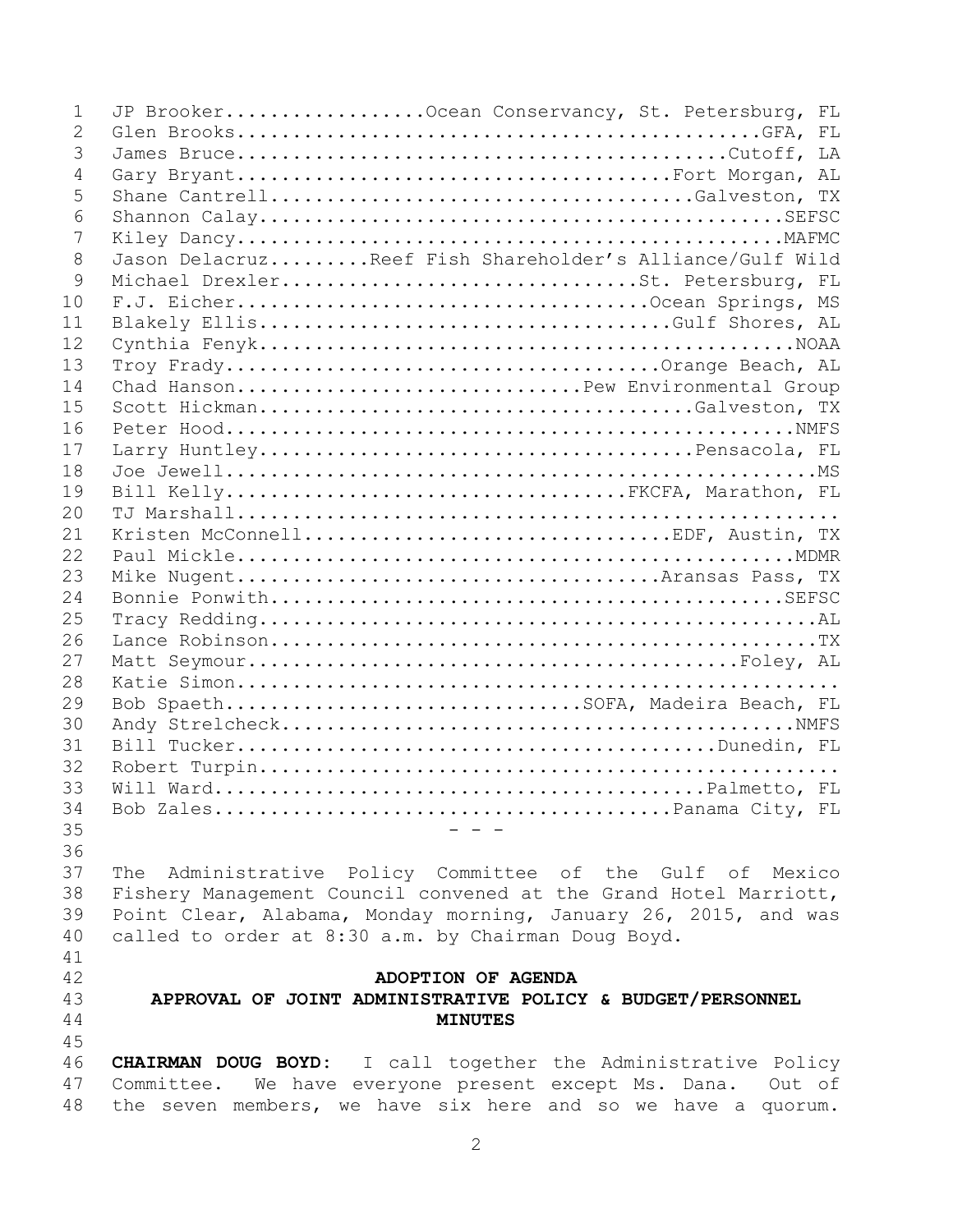The first thing on the agenda is the Adoption of the Agenda and do I hear any changes or additions to the agenda from the committee? Does everybody know who is on the committee? Let me read the names. It's Boyd, Dana, Greene, Matens, Perret, Walker, and Bademan. Any changes or additions to the agenda? Hearing none, we will move to Item II, Approval of the Joint Administrative Policy & Budget/Personnel Minutes. Any changes or additions or corrections to the minutes? Hearing none, I will ask for approval of the minutes. There is a motion to approve by Corky and I have a second by Mr. Greene. All in favor say aye; any opposed. The minutes are approved. The next thing on the agenda is the Action Guide and if you'll look up Tab G-3, we have two items on there and I am going to rely on Mr. Gregory to go through most of this. There are two items, Tab G-3 and Tab G-4, that we're going to talk about today and then a report on Tab G-5. Mr. Gregory, if you would go ahead. **ACTION GUIDE AND NEXT STEPS EXECUTIVE DIRECTOR DOUG GREGORY:** This is just an overview. Tab G-4 is going to be the review and decision on various aspects of the AP and SSC structure and I have brought that to the council the last two meetings for review and we need to make a decision at this meeting, particularly with the AP, because if we're going to appoint AP members in March and April, we have to start that advertising soon after this council meeting. One of the things I am going to suggest in here or ask is that we postpone the SSC appointments until June because of, one, to reduce the total number of people we have to deal with. If you recall in April of 2013, we had some confusion about people's applications being lost and some people not getting their application. We are trying to strengthen that up so that doesn't happen again and we have about 250 people altogether that we're trying to get reappointments to and so if we can put off the SSC until June, that will help the process. The other thing about the SSC meeting is they are supposed to -- Any appointees to the SSC are supposed to have their statement of financial interest into the Office of the Regional Administrator forty-five days before they are appointed and so if you back off forty-five days from the council meeting, you don't have much time for advertising the positions and so we would like to do the SSC in June.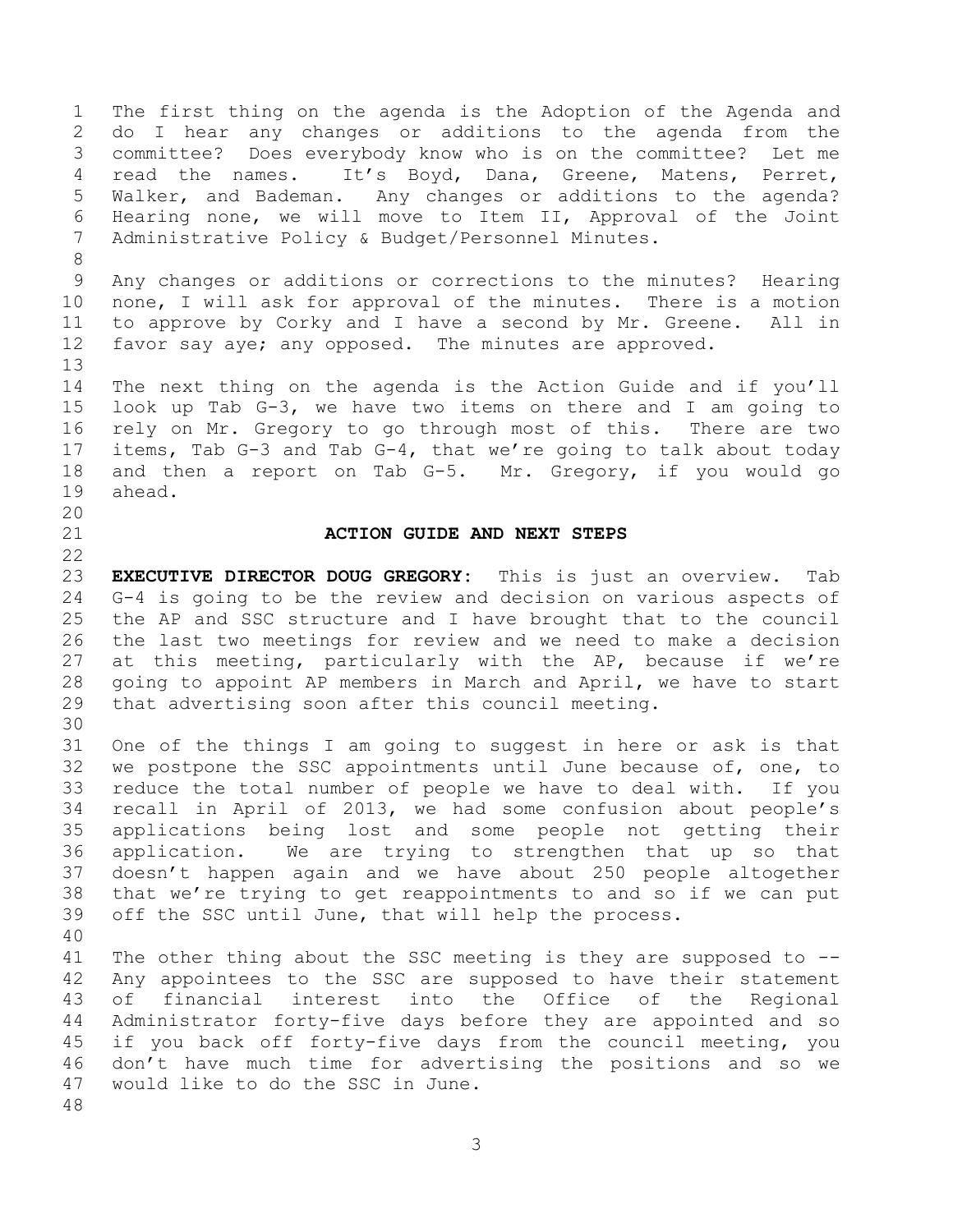The forty-five-day requirement has been on the books for a while and we haven't really followed them in the past and so this is an attempt to follow that rule. Clearly the SSC members that are already in place are filing their statement of financial interest this month, just like council members are to do before February. That's a reminder to you all as well. The thing about the advisory panel is we are suggesting term limits similar to the council. You serve three terms and then you're off for a year and then you can get back on. For the SSC, we have such a need for expertise that we are not proposing term limits for them. I also have categories of stakeholders for the APs that we've discussed in the last two meetings and the council has given us guidance that your intention is not to make these categories that are fixed in stone that we have to fill, but rather they are to serve as a reminder to the council and guidance to the council when they make appointments that these are the stakeholders that are out there, but it's nothing that requires you to fill each and every position like it's listed. It was simply an attempt to try to identify the different stakeholders so we can try to avoid having AP committees that are missing certain stakeholder groups. For the SSC, the big proposal is to merge them into one Standing SSC, merge the Ecosystem and the Socioeconomic SSC into the Standing. I have some ideas for that. Then in Tab G, Number 5, these are comments by NOAA Department of Commerce attorneys on the standard operating policies and procedures that this council presented to them in 2012. This does not include any of the comments that the ad hoc committee on the council provided that we recently finished at the last meeting. That's an additional background document called Tab 5(a). We are not here to discuss that, but it's got track changes of all the changes we made in the last two council meetings and so if anybody wanted to bring something up for clarification or change, we can do that, but that's not the main purpose here. The main purpose is to review the Department of Commerce comments and to approve or not approve the inclusion of those changes. They are relatively minor. There is a couple of places I have explanation for, but that should go pretty straightforward and so that's the overview of what we'll do. With your approval, Mr. Chair, we can get started on Tab G, Number 4.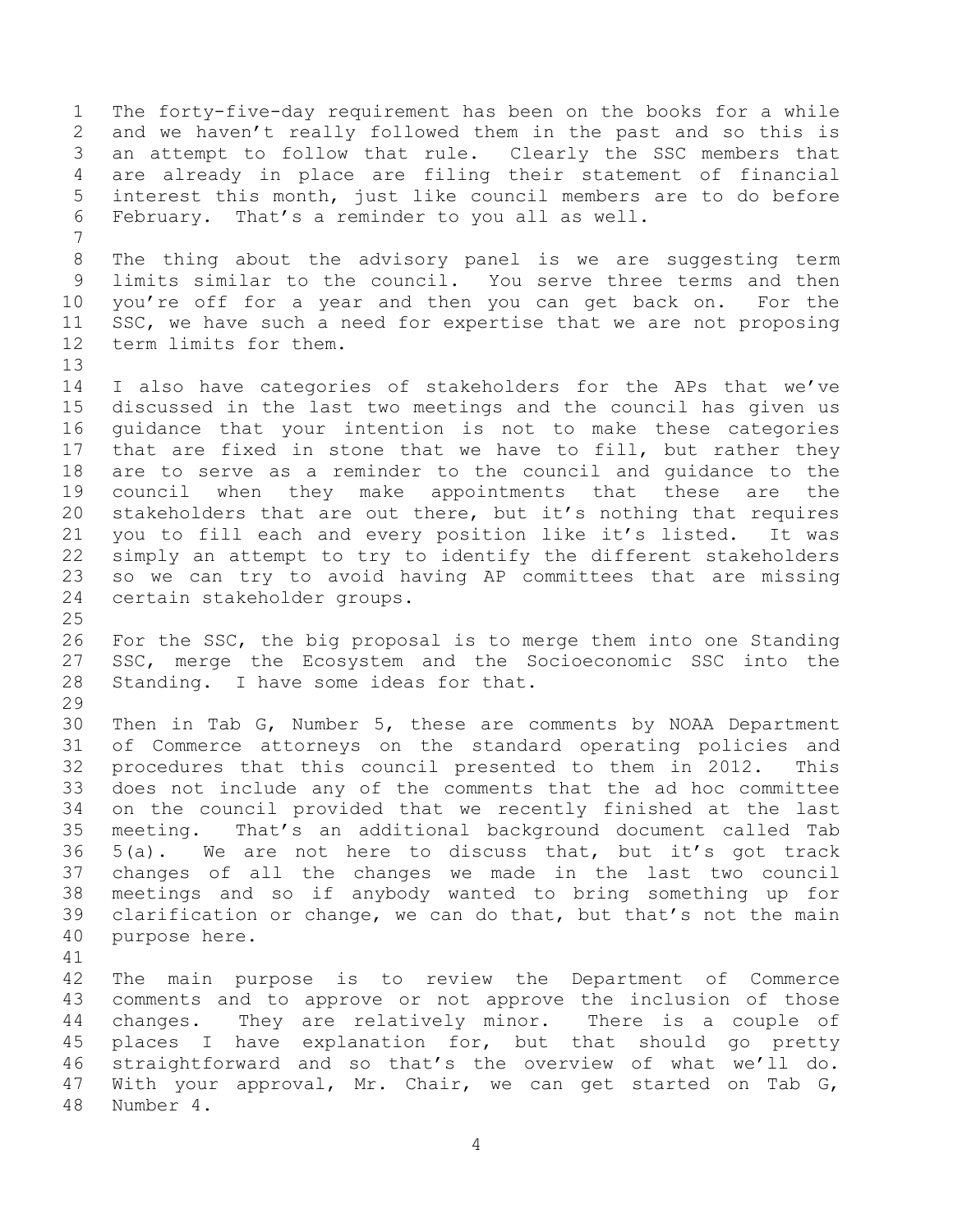**CHAIRMAN BOYD:** I think the most important things that we're going to deal with today are the suggestion from the SSC of integrating the three larger SSCs and I would like to start with that first, if we could, and then the other thing that I think 6 is very important is the staggered terms on the APs. Gregory, in your Tab G-4, page 6 is the proposed integration of the SSCs. **MR. CORKY PERRET:** I have got some questions long before that page, before page 6. I've got a question right at the start, with the introduction, and do we just want to go down the document or, Mr. Gregory, what would you like? How are we going to do this? **EXECUTIVE DIRECTOR GREGORY:** My understanding is if we start at page 6 that when we finish with the SSC that we will go back to the beginning of page 1. **CHAIRMAN BOYD:** That's what I am proposing and is there something just in the formal process, Corky, or -- **MR. PERRET:** Mr. Gregory, and I quote, there is no formal provision for replacing members who resign before the end of their term, yet I don't see a proposal on how to handle that and so it seems to me we should have -- If we don't have a formal provision, let's have one and that would be for the AP and the SSC. I don't have a suggestion, but I just think we need to have something, a formal provision. **CHAIRMAN BOYD:** Would you be okay making a motion within the proposed integration of the two, as a part of that process? Okay.

 **EXECUTIVE DIRECTOR GREGORY:** My idea was if we have staggered terms and we are reappointing somebody every year, that is the provision for replacing somebody on an annual basis, rather than waiting two or three years. 

 **MR. PERRET:** Okay and if that language is in the document, then that takes care of it, in my opinion. Thank you.

 **CHAIRMAN BOYD:** If it's not, we'll get something to that in there.

 **UPDATE ON AP AND SSC APPOINTMENT PROCESS AND STRUCTURE EXECUTIVE DIRECTOR GREGORY:** On page 6 is the background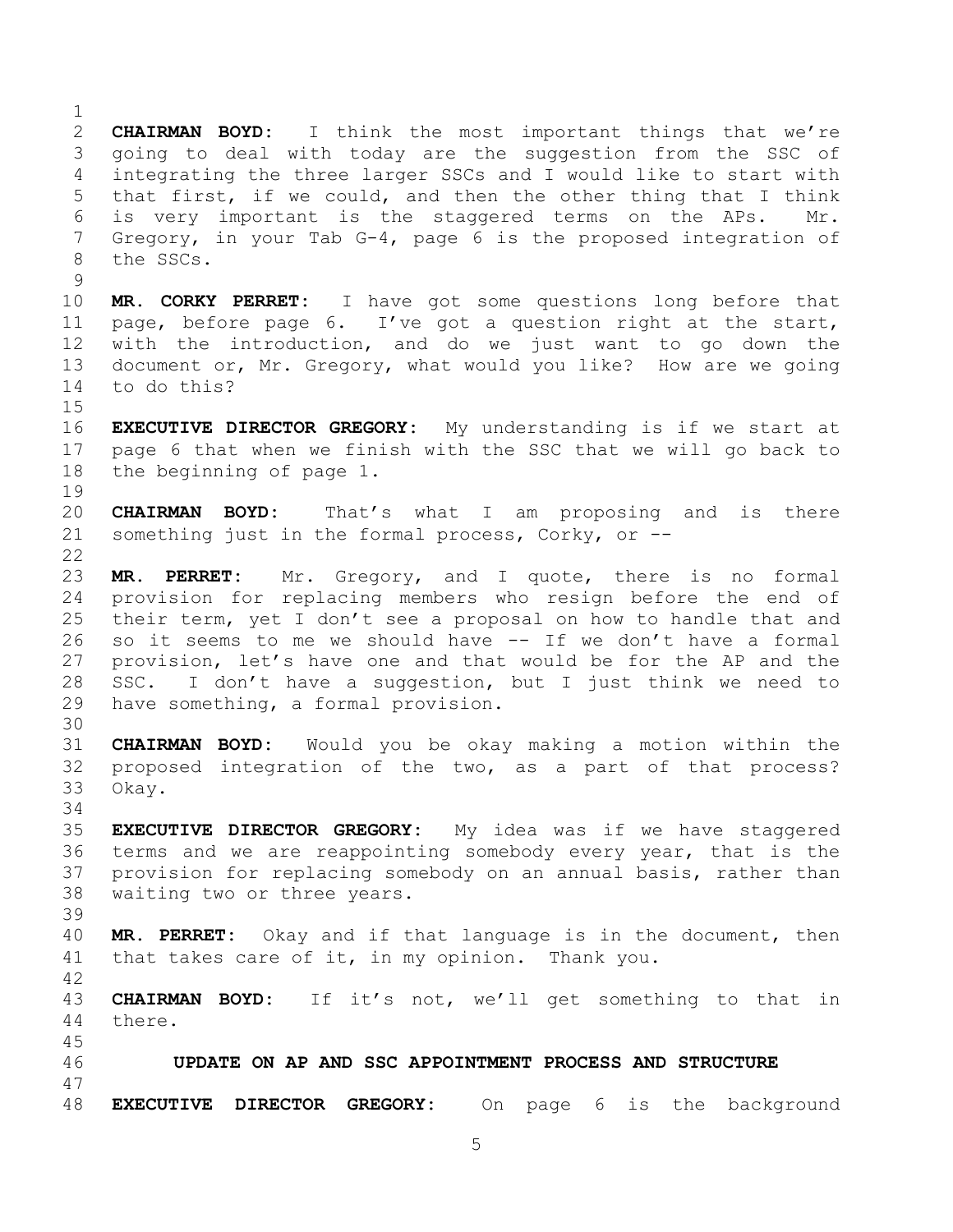information and on page 7, we have the proposed SSC integration. One thing I've done in this document is I've highlighted draft motions. This was to kind of give a heads-up to the council where I thought a decision needed to be made, so we just didn't get through the document and go, okay, well that's that. I am not trying to put words in your mouth, but this is something I think the council needs to consider and make a decision and so we're the only council that has three major SSCs. We are also the only council that has what we call Special SSCs. The Special SSCs have been a part of this council since the beginning and the original intent of that was to bring in the specialists of a particular species, whether it was mackerel, red drum, red snapper, the ichthyologists, the biologists, the behaviorists, which is critical to us today, because the SSC now is populated and we're trying to populate it mostly with quantitative people. The Special SSCs were to supplement that core knowledge we have on the Standing and so I am not proposing to change that. What has happened over the years is the Socioeconomic Advisory Panel was created by the council to help the stock assessment panels provide information to the council. I think Robin was on one of the early Socioeconomic APs. Then when the decision was made to pay the SSC a stipend for their work, the council staff said we've got these socioeconomic scientists and let's make them an SSC and pay them too, because it seemed unfair not to pay them if you pay these others and so they became an SSC and they have been operating independent of the Standing SSC, even though our SOPPs say they're a subunit of the SSC and they answer to the Standing SSC, but they have never operated that way. We have an Ecosystem SSC that was created to help with a grant. When the grant ended, that group continued on and they meet, in the past, sporadically and more frequently now jointly with the Standing SSC. Since we're the only council that has this variety of SSCs and 43 we have clearly many more members than any other council, I have been working on and talking to the different SSCs about integrating the three major SSCs into one. We will go from thirty-seven people down to eighteen or twenty people and the Standing and the Ecosystem SSC have endorsed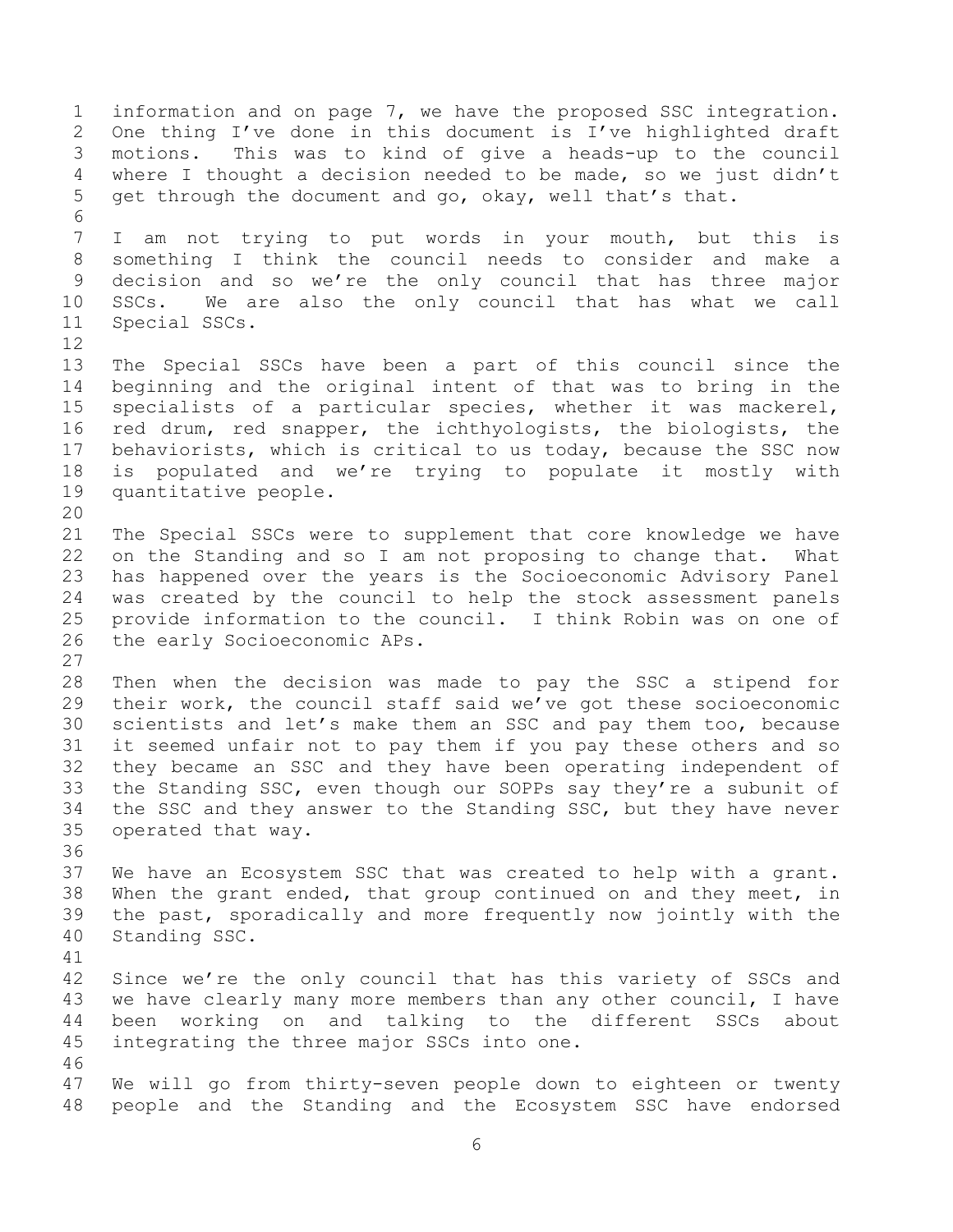pretty much what this proposal is and the Socioeconomic SSC didn't really endorse it when they addressed it two or three years ago, before I became Director, and so what I am proposing here is that we integrate them and in talking with the Standing SSC, what I have learned is they want an emphasis on quantitative biologists to help with the stock assessment reports. We have SSC members go to each stock assessment meeting, the data workshop, the assessment workshop, and the review workshop, and they need more people to help spread the load. We need more expertise also. The South has always had a difficult time with stock assessments, in that the expertise, the need, wasn't here historically. I am talking the 1940s and 1950s, after World War II. We are one of the regions that never had an international fishery and it's in the Northeast and the Northwest where there are international fisheries that really the stock assessment expertise at the universities and in the agencies really developed. We want to strengthen that as much as we can with whatever expertise we have here in the Southeast. We can go outside the Southeast. The South Atlantic Council does that and grabs people from other regions. The ecosystem people will be serving on the SSC and what I am proposing is the seven stock assessment people we have on page 7, under the proposed SSC integration, three ecosystem scientists, three economists, and we currently have two, three quantitative anthropologists, and we currently have one, one environmental scientist, and one other scientist from any of the other disciplines or from one of the above. In talking with the Standing SSC at the last meeting, there was some concern that we would lose too many economists and anthropologists if we only had three of each on the Standing and so I am suggesting here that we consider creating a Special Socioeconomic SSC to be comprised of two economists and two anthropologists that we would bring in to meet jointly with the Standing SSC whenever we address something that is strongly economic or social in nature, much like we use the other biological Special SSCs. That would keep the strength we have now in the economic and the social area. Do you want me to just go through all of this and then come back to the draft motions or --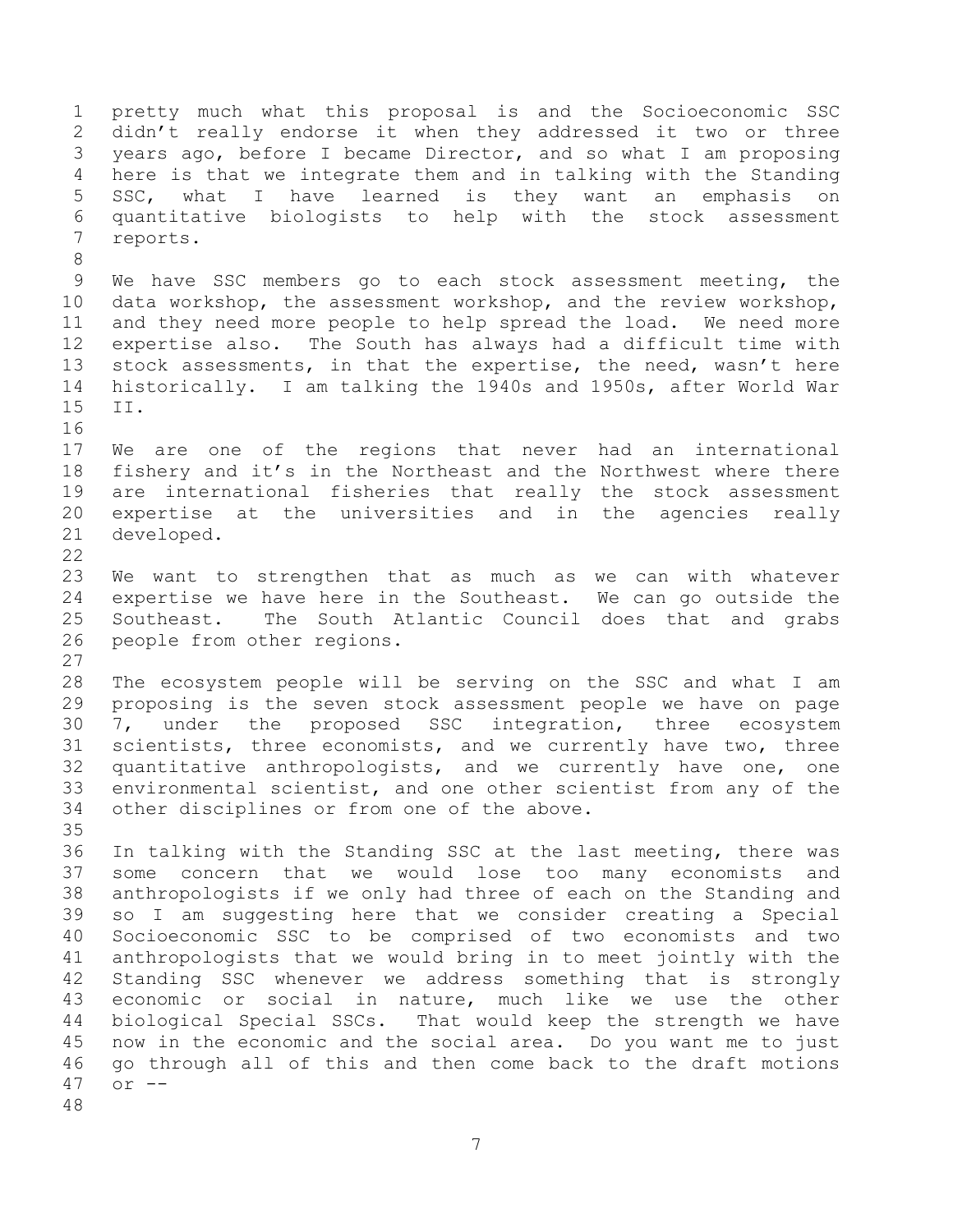**CHAIRMAN BOYD:** No, let's go ahead and have some discussion on these points now. **MR. PERRET:** Doug, you give us, for the APs, the current structure and so on and so forth and can you refresh our memories now of how many do we have on the current SSC and what are their backgrounds? How many economists and all of that kind of stuff? First off, how many are on the SSC now? **EXECUTIVE DIRECTOR GREGORY:** We have fourteen. **MR. PERRET:** The bulk of those members are the quantitative biologist, stock assessment types? **EXECUTIVE DIRECTOR GREGORY:** Correct. We have two economists, 16 one anthropologist, no ecosystem people, per se, and the rest of them are -- There's probably four or five quantitative people and then other biologists that aren't as quantitative. **MR. PERRET:** You conferred with the different SSC committees that we have and basically got their input and this was the suggestion from the scientists as well as the staff, for this type of makeup? **EXECUTIVE DIRECTOR GREGORY:** I conferred with the Joint Ecosystem and Standing SSC I think in February of last year and 27 they didn't really discuss it. It was just brought up and they kind of passed it on. The Socioeconomic SSC looked at it two years ago when Dr. Bortone was looking at the SSC structure and I brought up the idea of integrating it, because I was on the Standing SSC at the time. I think Greg might have been there. The Socioeconomic SSC people, in general, were not favorable to integrating and I assume they did not want to lose what stature they had. Then I came back to the Standing SSC at this last meeting and presented it in more detail and we did have a detailed discussion and so that was the only real detailed discussion we have had. In talking privately with some of the Ecosystem people, they are concerned that since they were created to serve a grant and that grant has gone away that they might just not meet that often and there is a need to integrate ecosystem with stock assessments and I think all of us feel that there should be better integration there and I think they're more favorable to being integrated with the Standing. **CHAIRMAN BOYD:** Any other discussion?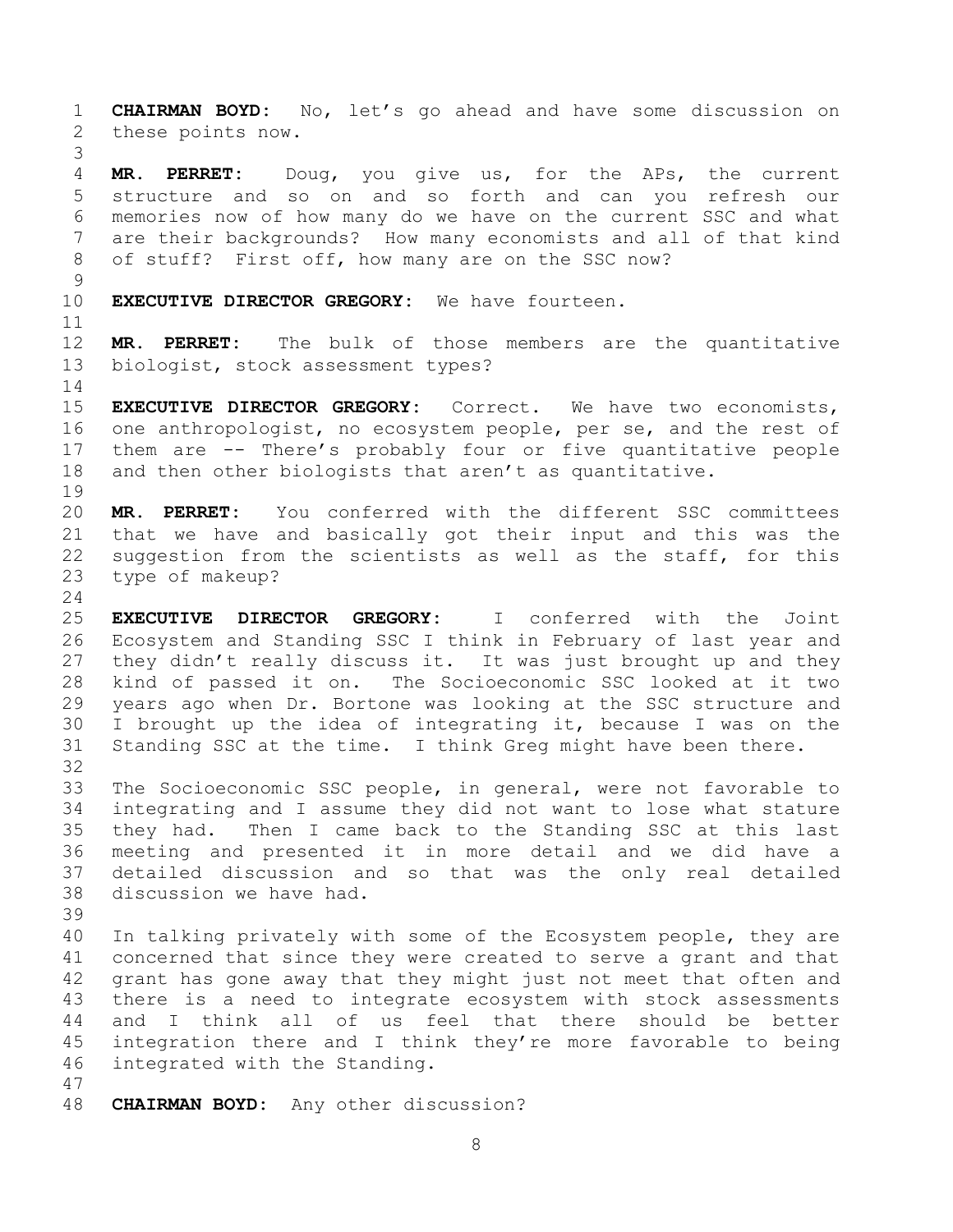**MR. DAVID WALKER:** I would like to see us sort of in the Gulf set an example. I think the Socioeconomic is -- That SSC is quite important in the decision making. You know we have the calibration thing that's being looked at and I think the social and economic -- I think you need to keep the professionals, the experts in that field, to keep looking at those and I would speak against consolidating them. If you want to add some members to the Standing SSC to get more knowledge, I would definitely support that, but when it comes to social and economic decisions, I don't know of any council member that can make those without the advice of a panel like we have now. **CHAIRMAN BOYD:** Other discussion? **DR. BONNIE PONWITH:** Of course I'm not on the committee, but I appreciate the care that's being taken in contemplating the makeup of this committee and it's a challenge. You want to keep it right sized for the job, but certainly these different disciplines all bring some very, very important expertise to the difficult decisions that the council is facing. The one aspect that I appreciate the extra care on is ensuring that we don't lose that core group of people with the quantitative expertise. The challenge is that we've gone -- Peer review was an important issue last year. We are attentive to National Standard 2 and the requirements for posting to the Federal Register the council's procedures for peer review and the SSC makeup ensuring that there are people who have adequate skills on the quantitative side to be able to monitor those stock assessments and in some cases actually participate and then holding out enough people at the end who had no hand in the development of that assessment to actually be part of the peer review team is really important. That's particularly true with the update assessments, which are now, under our procedures, done in-house, to be able to have people who are a fresh set of eyes to take a look at that assessment and make sure that we've met our obligation for peer review of the assessments. My understanding is that the committee, as it stands right now, has a good number of people who have those quantitative jobs and I certainly wouldn't want to see that number drop anything below the proposed seven and if it were higher than that, I would be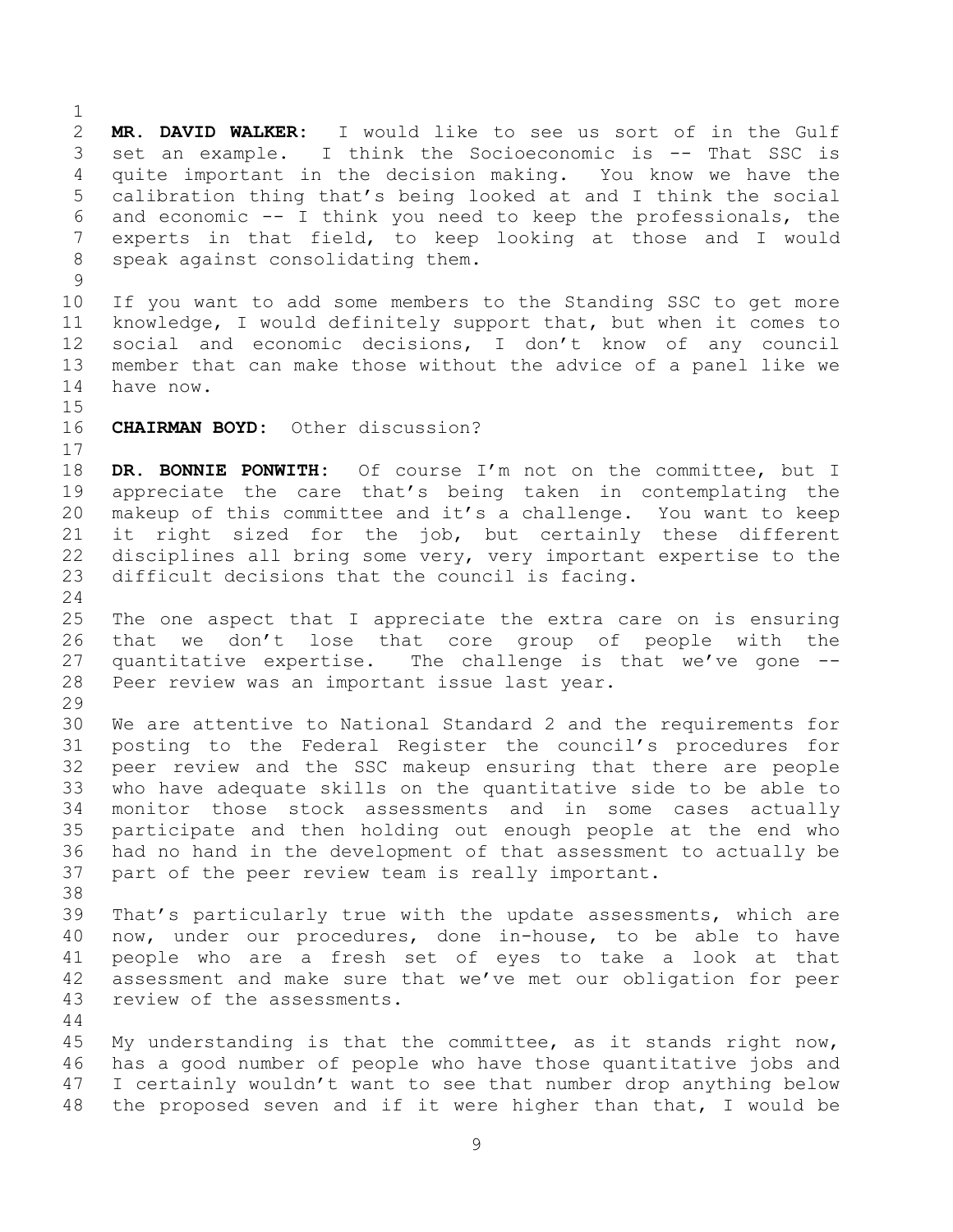happy about it too.

**CHAIRMAN BOYD:** Thank you, Bonnie. Go ahead, Greg.

 **DR. GREG STUNZ:** Doug, thanks for letting me address your committee and Bonnie made much of my points that I was going to make and for Doug Gregory, I don't know that I have a better suggestion, but looking at the numbers, fighting that critical mass for sitting on stock assessments and that kind of thing and having done that for many years, if we -- I am just concerned we can find those number of people. 

 On the other hand, if we're looking at or trying to calculate eight people that may not be quantitative, many times that committee is way down in the weeds and very heavy quantitative issues that the economists or socioeconomists may not be that engaged with and so that concerns me a little bit and the same thing on the other hand.

 Are you going to have half the people in the room not really engaged in that discussion and then you're giving up other people that could be sitting on other committees? Now, Doug, I 23 don't have a better suggestion on how to do it, because, having been there, there is this real need for integration and the committees not talking to one another and so I don't know and I'm just trying to throw that out there, is that you might have eight people in the room not engaged in assessing a model or something.

 **CHAIRMAN BOYD:** Doug, what is the current number of quantitative people on the SSC, on the Standing SSC?

**EXECUTIVE DIRECTOR GREGORY:** I can't tell you right offhand.

**CHAIRMAN BOYD:** Is it like twelve, ten or twelve?

 **EXECUTIVE DIRECTOR GREGORY:** No. It's probably five or six, according to Steven.

**CHAIRMAN BOYD:** Okay and so we're going up.

 **EXECUTIVE DIRECTOR GREGORY:** Most of the people, like myself, are not, quote, stock assessment scientists. There are people with a quantitative background in statistics or math who have an interest and have followed this and so I would five or six that we have now. 

**CHAIRMAN BOYD:** Okay and did you have another comment?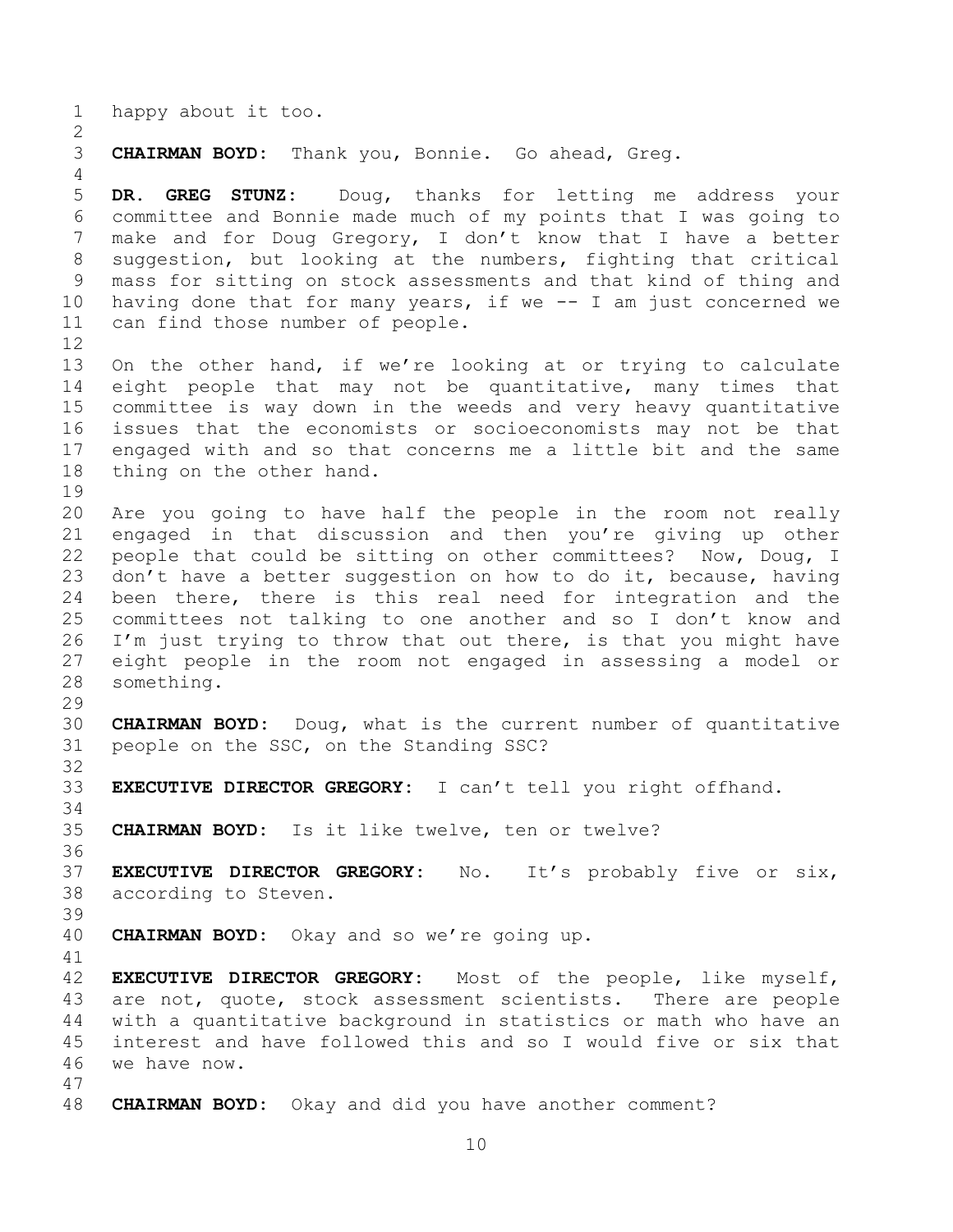**EXECUTIVE DIRECTOR GREGORY:** Yes and I think there is an element of inefficiency in a multidisciplinary group. One idea that we've come up with to try to address that is -- The reason I have put three and three and three for the new people on the Standing and also recommending a Special Socioeconomic SSC of two of each is so we have five economists and five sociologists or anthropologists that we can tap into if we need is to let them form working groups. If they have an idea or a project, like we did with the ABC control rule, go do your working group analysis and bring it back to the full SSC for a decision, discussion and decision. I think if we can do that that we will have enough of each type of scientist that they can pursue avenues on their own as a subgroup and bring back to the main body and so we won't be spending a lot of time discussing things that are not relevant to a third of the people or whatever, but that's inevitable. The economists are quantitative, just by definition, and so you will see in here that, and this was a suggestion of the Standing SSC, that we emphasize that we want quantitative anthropologists 24 and if they're quantitative, then they'll have some understanding of it, but, frankly, the new stock assessment models being used, like SS3, there is very few people that understand that and so that's not really the issue of having to have a stock assessment person. They need to understand population dynamics and fisheries management and what the jargon is, what we're trying to accomplish. It's really just the foundation of that and support it and to go to Mr. Walker's concern, that's why, based on the discussing with the Standing SSC, I've got in here to create a Special Socioeconomic SSC, so that we would have available to us five economists and five anthropologists. That's about the same amount of expertise we have now on the separate Socioeconomic SSC. If we do that, if the council does this Special, then we really won't lose any expertise. **CHAIRMAN BOYD:** Further discussion? **MR. WALKER:** I think the way it's set up now is working and like I said, I would like to see the council and the SSCs -- You're looking at biological and social and economic and ecosystem and

 I would like to see this -- We could set an example for the rest of the nation and maybe some of the other parts of the country would use more SSCs.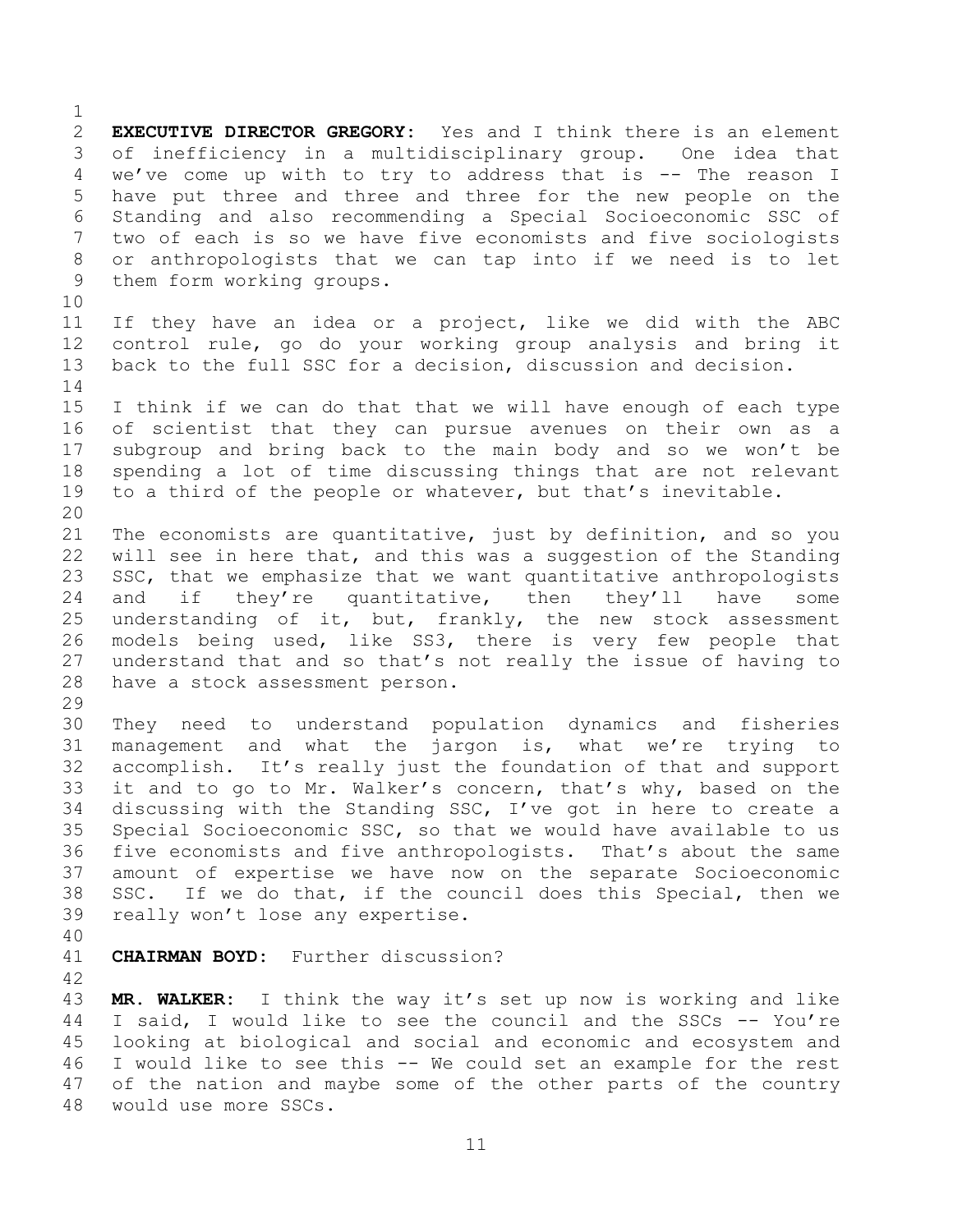I speak in favor of keeping it the way it is. You've got the experts in that field looking at things that are important and the people coming to these meetings are concerned about the biological and social and economic and the ecosystem. There is a lot of things of value and people are dependent on these experts and I don't see any reason to consolidate at all. Like I said, if you want to add some members to the Standing SSC, some more experts in that field, I am not opposed to that.

 **MR. ROY WILLIAMS:** I am not a member of the committee, but, Doug Gregory, how did this come up? Did staff bring this issue up or did this originate from the SSC itself?

 **EXECUTIVE DIRECTOR GREGORY:** My recollection is that Dr. Bortone was looking at the SSC structure and proposing different structures probably as far back as 2011. As an SSC member, I took an interest in it and at that time, at one of the joint meetings between the Standing and Socioeconomic SSC in 2012, I proposed an integration of the two, because it made sense to me.

 I mean we're the only council that has this thing where you've got three independent groups giving you advice and there is no real communication among those three groups and it just seemed dysfunctional, to me, and so I took what Dr. Bortone started and, with conversations among other SSC members who actually encouraged me to pursue this, I did this and we are unique to the country.

 If you had been at the Science Center review this past year when Dr. Ponwith mentioned that we had seventy SSC members and you heard the gasp in the room, I don't think it's an example, a good example, that we have right now. If we made the two SSCs subunits to where they had to report to the Standing SSC, that would provide some continuity, but then you have the question of why would a group of biologists be reviewing the anthropologists' recommendations and that sort of thing? There is no way around that part, but this is a discussion that's been going on for three years in one form or another.

 **MR. PERRET:** Gregg, like you, I served on the S&S Committee, Standing S&S, for many years and you bring out a good point about some of the discussion. Some of the members may be lost in the weeds because of the technicalities of one field or the other.

 However, saying that, you can attend a council meeting or you can attend any committee meeting we have and there's going to be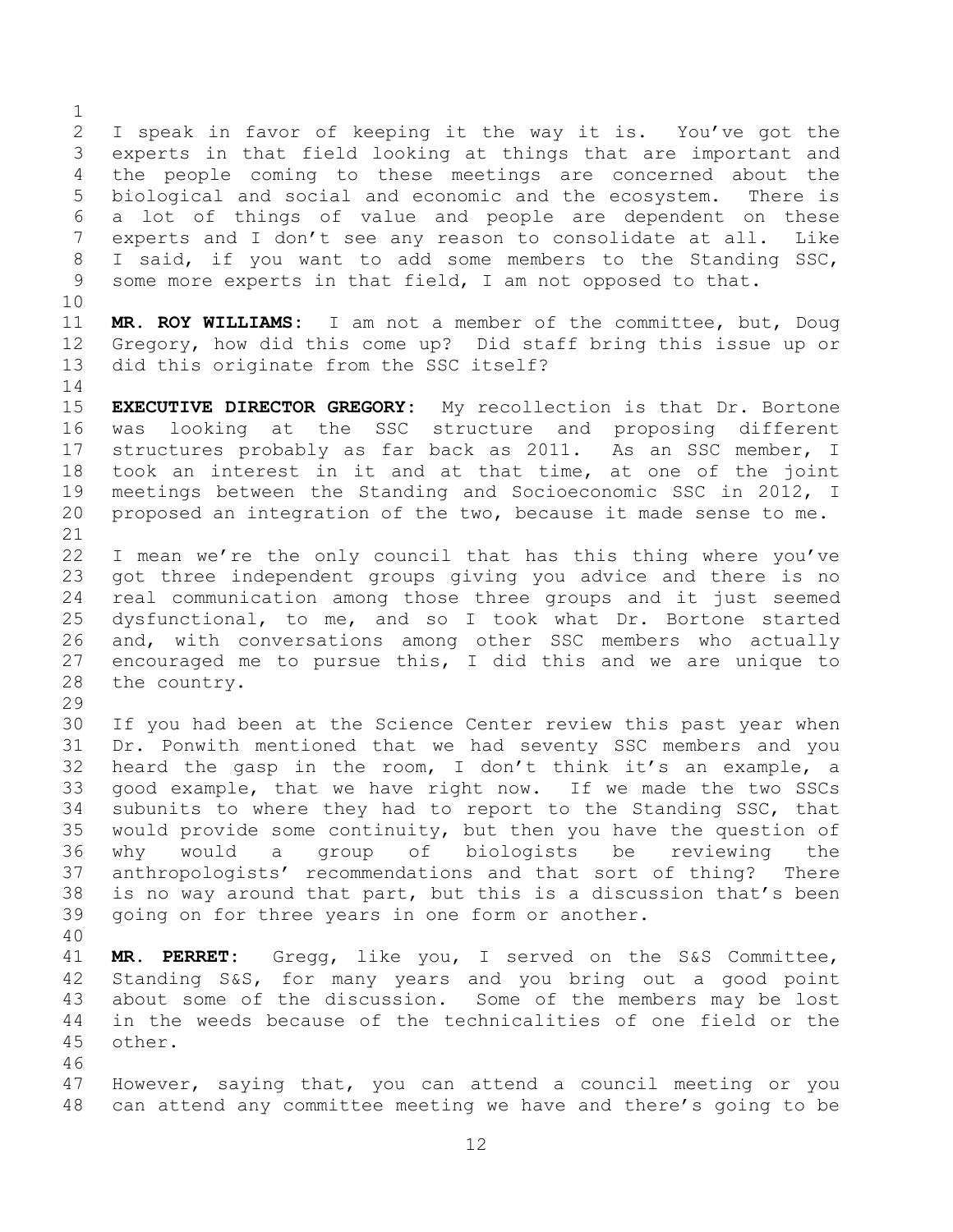several people that are going to dominate the conversation and you just have others that don't talk as much as Robin and I, but I am trying to figure out -- We've got a recommendation coming to us and I want to make our S&S and AP process as efficient as we possibly can. I have one more question for Mr. Gregory. If indeed we were to propose this to the council and the council approved this, would you see the system working like it does now and that the S&S Committee meets on issues and say the Special Shrimp Committee meets with them? If indeed we were to have the Special Socioeconomic Committee and if indeed there was an issue relative to that aspect or that science, would you foresee them meeting with the Standing S&S Committee and is that how you see this thing operating? **EXECUTIVE DIRECTOR GREGORY:** Yes. **MR. PERRET:** The same way we're doing it now with the Special S&S Committees? All right. Well, let's see if I can make people mad and we can vote something up or down. Are you ready for a motion, Mr. Chairman? **CHAIRMAN BOYD:** If you wish, Mr. Perret. **MR. PERRET:** I will try and figure out how to do this. **My motion is to propose that we integrate the three large SSCs, which currently total thirty-five members, into a single Standing SSC of eighteen individuals with the following multidisciplinary structure: seven stock assessment or quantitative biologists/ecologists, three ecosystem scientists, three economists, three quantitative anthropologists/sociologists, one environmental scientist, and one other scientist from one of the above disciplines or from some other field.** That's my motion, Mr. Chairman, and thank you. **CHAIRMAN BOYD:** We have a motion on the board and do we have a second on the motion? **MR. CAMPO MATENS:** Second. **CHAIRMAN BOYD:** Camp seconded. Is there discussion? **MR. PERRET:** All I will say is obviously our staff has researched this, as well as the previous Executive Director, and if they think this is going to make our operations more

efficient, I am willing to try it. If three or four years from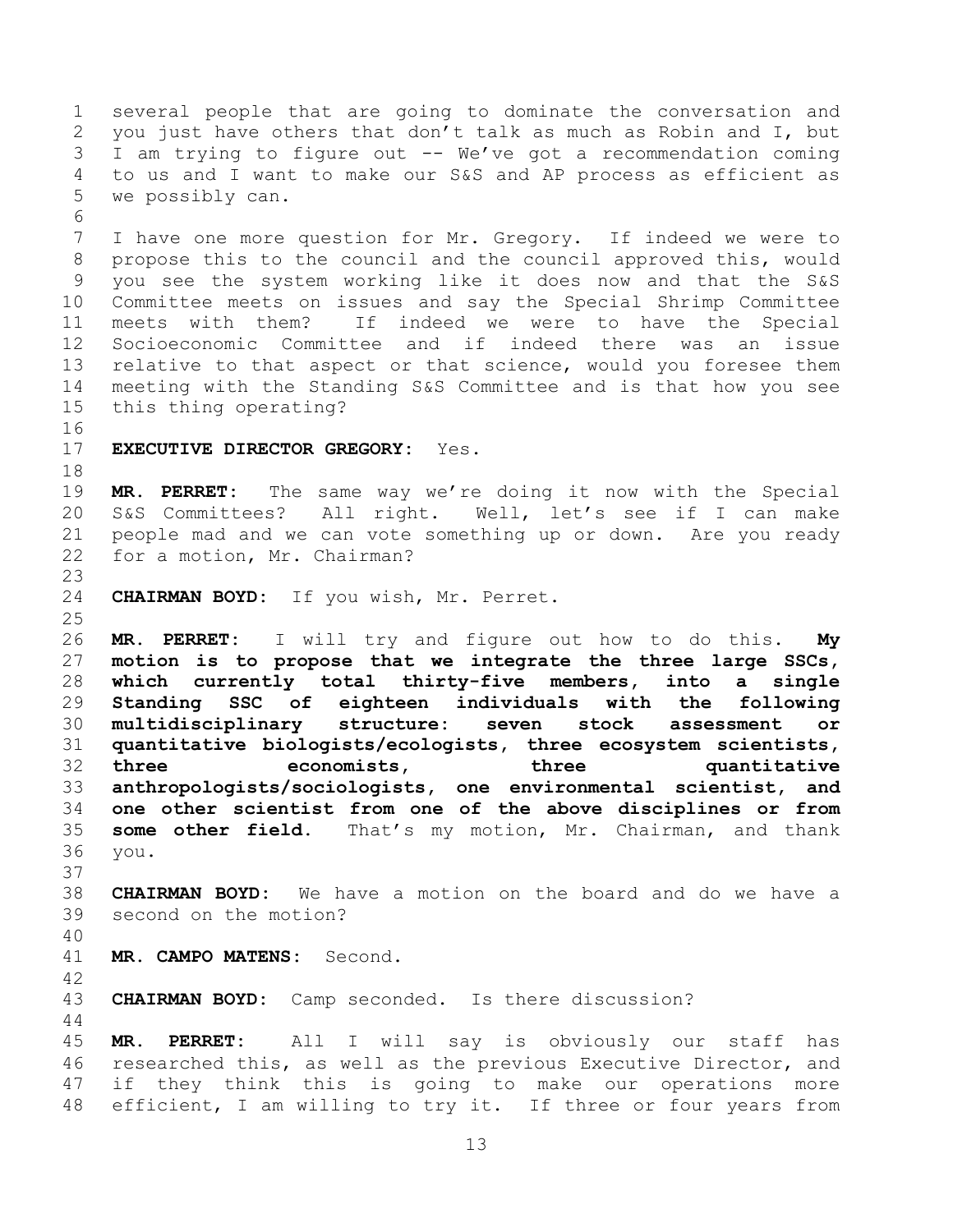now you guys that are still on, and ladies that are still on, this council and it's not working, I know you will see fit to modify it in whatever way it needs to be modified, but I want to give Mr. Gregory an opportunity. This is his suggestion. **CHAIRMAN BOYD:** Further discussion? **MR. STEVEN ATRAN:** It just occurred to me and I'm wondering if you might want to change that bottom from one other scientist to two other scientists, so that the total would be an odd number, nineteen individuals. My concern is that if you have everyone attending an SSC meeting that you might end up with a bunch of nine-to-nine votes. **CHAIRMAN BOYD:** Corky, do you want to modify your motion or are you okay with the way it is? **MR. PERRET:** I would have hoped the staff would have had all this worked out ahead of time, Mr. Gregory, and what do you prefer, an odd number or an even number? **EXECUTIVE DIRECTOR GREGORY:** I have no preference, but you will see eighteen pop up quite a bit. In talking with staff, we think a good AP or SSC or any good productive group would be of fifteen to eighteen individuals. If you want to make it nineteen, that's fine. Again, this is going to be guidance for the council. I don't think we'll ever come to an appointment meeting where someone will say we've got to have three ecosystem people, but only two applied. We don't want to get caught in that situation and so this is guidance on how the SSC is to be structured and so going to nineteen is fine. **MR. PERRET:** I am looking at the seven other councils and five of the seven have even numbers and two of the seven have odd numbers and so I am going to leave it at eighteen, the original recommendation that came to the council. Thank you. **CHAIRMAN BOYD:** Further discussion? **MS. MARTHA BADEMAN:** Can we note somehow in the motion what Doug had just said, that these are suggestive categories, in case we get in a situation where we're short on one and we've got multiples from another or what do you think about that, Corky? **MR. PERRET:** I had the same concern. We may only come up with six assessment types and so I guess, if I may, Mr. Chairman,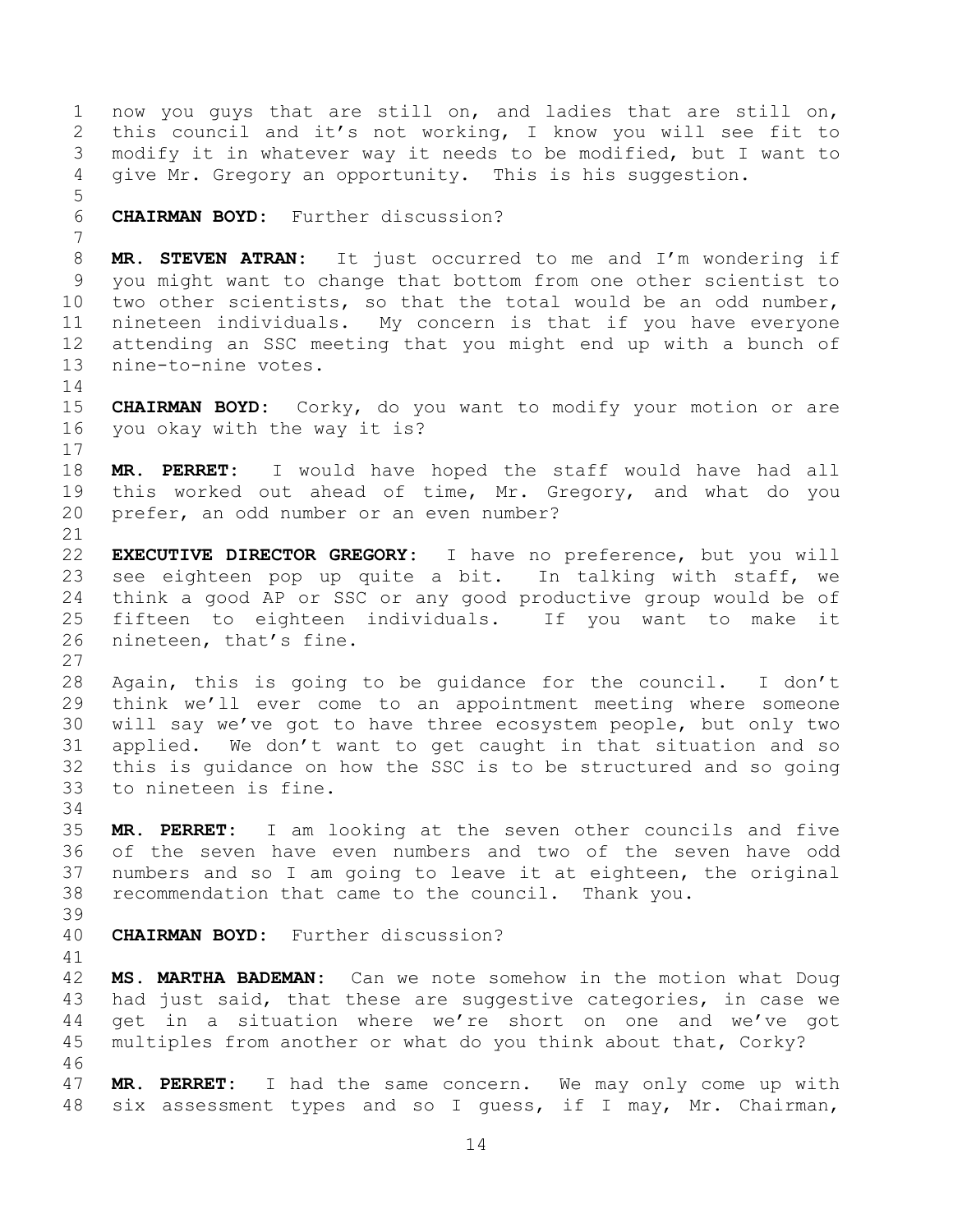that if the number in a particular discipline are not available that staff and the council can modify that makeup with another discipline, or something to that effect. **EXECUTIVE DIRECTOR GREGORY: Yes and if we put the word "approximate" after "following" and before "multidisciplinary", that will capture that. MR. PERRET: That's what I wanted to do.** Thank you. **DR. PONWITH:** This is circling back to a question that Mr. Perret asked earlier and that was the process for replacing SSC members when someone leaves the SSC before their term is up. 14 Again, it's just that seven stock assessment scientists, to me, is absolute critical mass and the question is if someone dropped out before their term was up, is there a way to replace them and initiate that earlier than waiting, potentially, for the full year? **CHAIRMAN BOYD:** Corky, could we put something in here about the seven being not less than seven? That would alleviate Bonnie's concern. **MR. PERRET:** That's fine with me, but insofar as if one resigns or whatever, Mr. Gregory's explanation earlier that they would be able to replace them with hopefully a like scientist in that field, but that's fine, yes. **I will accept that modification. CHAIRMAN BOYD:** Does the board look right to you? My eyes, I can't see that far very well. Not less than seven stock assessment or -- Okay. It's on there. Any other discussion? Bonnie, does that help you? **DR. PONWITH:** I think so. **CHAIRMAN BOYD:** Hearing no further discussion, let's vote on this proposal. **All in favor of the motion please say aye; all opposed to the motion say aye. I believe the motion passed on a voice vote. EXECUTIVE DIRECTOR GREGORY:** The next issue would be whether or not to create a Special Socioeconomic SSC to be comprised of approximately two economists and two anthropologists. **CHAIRMAN BOYD:** All right. **MR. PERRET: I move that we create a Special Socioeconomic SSC to be comprised of two economists and two**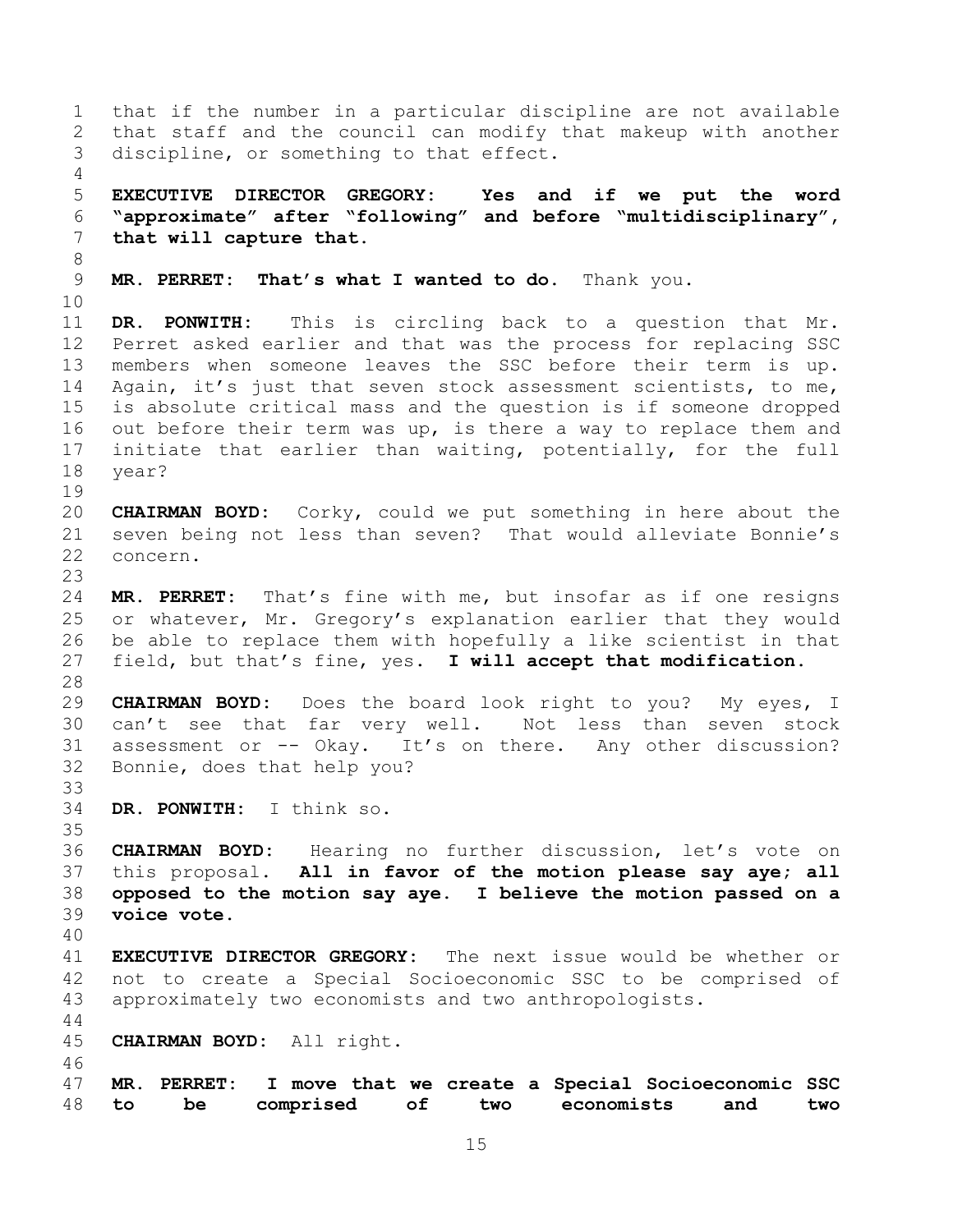**anthropologists/sociologists.** Thank you, Mr. Chairman. **CHAIRMAN BOYD:** Do I hear a second for that motion? I have a second from Camp. Is there discussion on the motion? **MR. WALKER:** That's just four, two members of -- Corky, you had four there? **EXECUTIVE DIRECTOR GREGORY:** Right. **MR. WALKER:** That seems like kind of a small number. **EXECUTIVE DIRECTOR GREGORY:** Their intent is to complement the three economists and three anthropologists that are on the Standing SSC and so, in essence, when you have a meeting where they need to discuss something, you will have five of each, which is stronger than the current Socioeconomic SSC, because I don't think you have five anthropologists on that committee. **CHAIRMAN BOYD:** This group would be an advisory group to the SSC and is that the way I read it? **EXECUTIVE DIRECTOR GREGORY:** They will meet jointly with the SSC and vote with the SSC, just like our Special Mackerel SSC does. They vote as a group and they don't vote separately and so they will be integrated into the Standing SSC meeting when there is a need to have them convened jointly with the SSC. That's the way they will operate. **CHAIRMAN BOYD:** Who makes the determination that they are required to meet? **EXECUTIVE DIRECTOR GREGORY:** The council, the council chair, or myself. It would be at the request of the Standing SSC. Normally we meet -- We automatically pull the mackerel or the red drum folks in when we're talking about those two topics and in this case, if we were talking about allocation, we would automatically bring that Special Socioeconomic SSC in with the Standing, when it's clear that their expertise is needed. **MR. RIECHERS:** Doug, I am kind of reflecting back to us trying to find social anthropologists who really work in fisheries and who kind of have that expertise and how they work into this process. Of course, I may be way off on their discipline and how it's evolving through time, but in the past, it's been difficult in how they insert themselves into this very quantitative process, where we end up kind of finding a way to articulate what they're bringing to the table in terms of our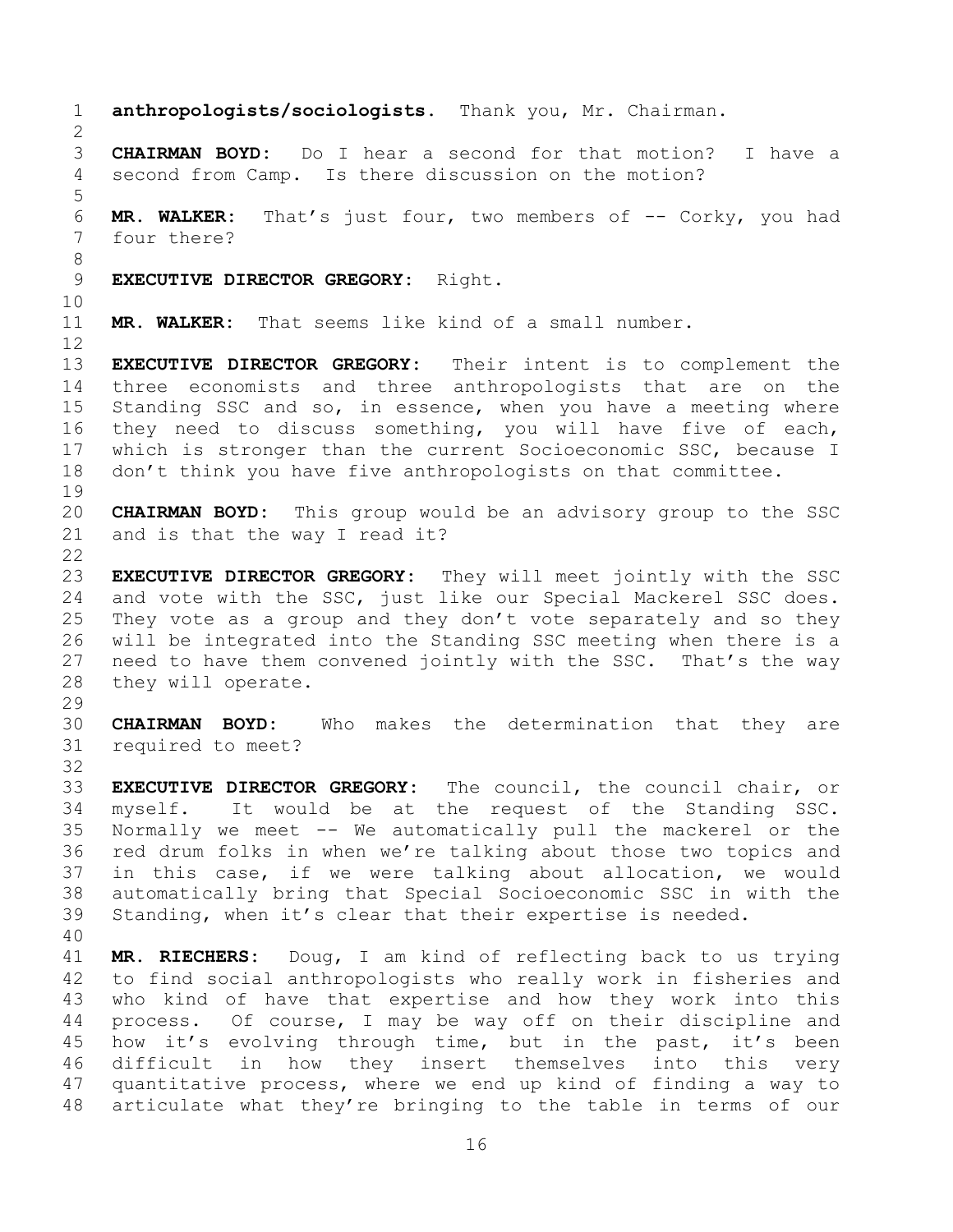documents and where that heads. I think we may be setting ourselves up both in a position here where we're not going to find that many people and, secondly, where we have a lot of people who aren't helping the process moving further because they really just -- Their discipline is not allowing them to do that in this way right now. I just appreciate addressing the committee and I will look forward to where you all come out on this issue. **CHAIRMAN BOYD:** Further discussion? I am concerned with this motion that what we've done is we've integrated the entire Socioeconomic SSC into the SSC, is what it appears. **MR. PERRET:** Again, I see this special committee just like any of our special committees on reef fish or mackerel or shrimp. If it's a shrimp issue, the Special SSC meets with the Standing SSC and if indeed, like Mr. Gregory used the example of allocation, then I would foresee this special socioeconomic group meeting with the standing group. 22 I too have the same concerns that Robin mentioned, because this is a pretty specific discipline and whether we're going to find enough qualified people willing to participate in this process remains to be seen, but I see this special committee operating the same way our other special committees would. **CHAIRMAN BOYD:** I have a question for Bonnie. Bonnie, if we have the Special Socioeconomic SSC meeting with them, what does that do to the scientific balance, as opposed to the socioeconomic balance on the committee? Am I making myself clear? **DR. PONWITH:** I see no problem with having additional economists and sociologists meeting with the group, because often your economists are going to be heavily quantitative in their backgrounds as well and would at least find the stock assessment components of interest. In terms of there being voting problems with people from the social sciences being on the SSC, I don't see a problem. **MR. WALKER:** I would just say I speak in favor of the motion. If you're going to dissolve the SESSC, I think this would help at some point -- When it becomes a socioeconomic decision, which is an important decision, I think you need the Special Socioeconomic and it will come in very useful. 

**CHAIRMAN BOYD:** Further discussion? All right. Let's vote on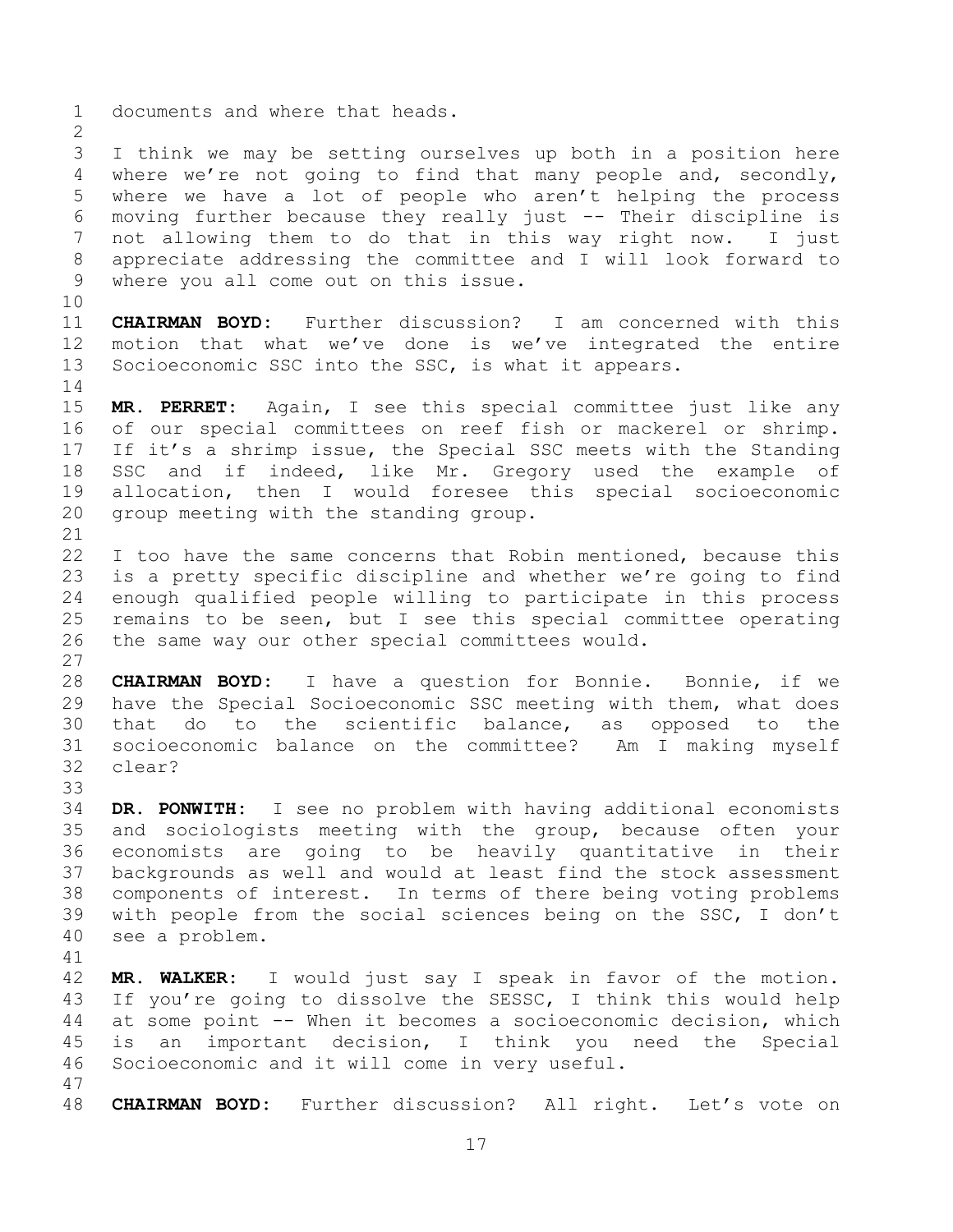this one. The motion is to create a Special Socioeconomic SSC to be comprised of two economists and two anthropologists/sociologists. **All in favor say aye; all opposed. The motion passes. EXECUTIVE DIRECTOR GREGORY:** The next thing I have here is a draft motion and it really doesn't need to be a motion, but it's just a suggestion from staff that when we go to appoint the special SSCs, let's try to limit them to three to five people. **MR. PERRET:** A question. How many are on these special committees now, Doug? **EXECUTIVE DIRECTOR GREGORY:** Well, we have seven on the Special Coral and we have three on King Mackerel and we have six on Red Drum and five on Reef Fish and six on Shrimp and four on Spiny Lobster and so we're pretty close to that now. **MR. PERRET: I want to move to limit the size of the Special SSCs to no more than five members each. CHAIRMAN BOYD:** Do I hear a second to that motion? I have a second. Is there discussion on the motion? **Hearing no discussion, all in favor of the motion say aye; opposed to the motion. MS. BADEMAN:** Doug, the motion that Corky said is not what's on the board. Hang on a second. **CHAIRMAN BOYD:** Okay. Let's get it on the board. **EXECUTIVE DIRECTOR GREGORY:** It should read "to no more than five members". **CHAIRMAN BOYD:** I am going to read it and then we'll vote again, to make sure everybody understood the motion. The motion is to limit the size of the Special SSCs to no more than five members each. Any discussion? **MR. WALKER:** It reads "no more than five" and does that mean they can be as little as one? When you were saying three to five  $-$  **EXECUTIVE DIRECTOR GREGORY:** It's not likely we will go to one. I mean most of them are four to six now. **MR. WALKER:** That just concerns me that it could be limited to one and that's my only concern, or one of my concerns.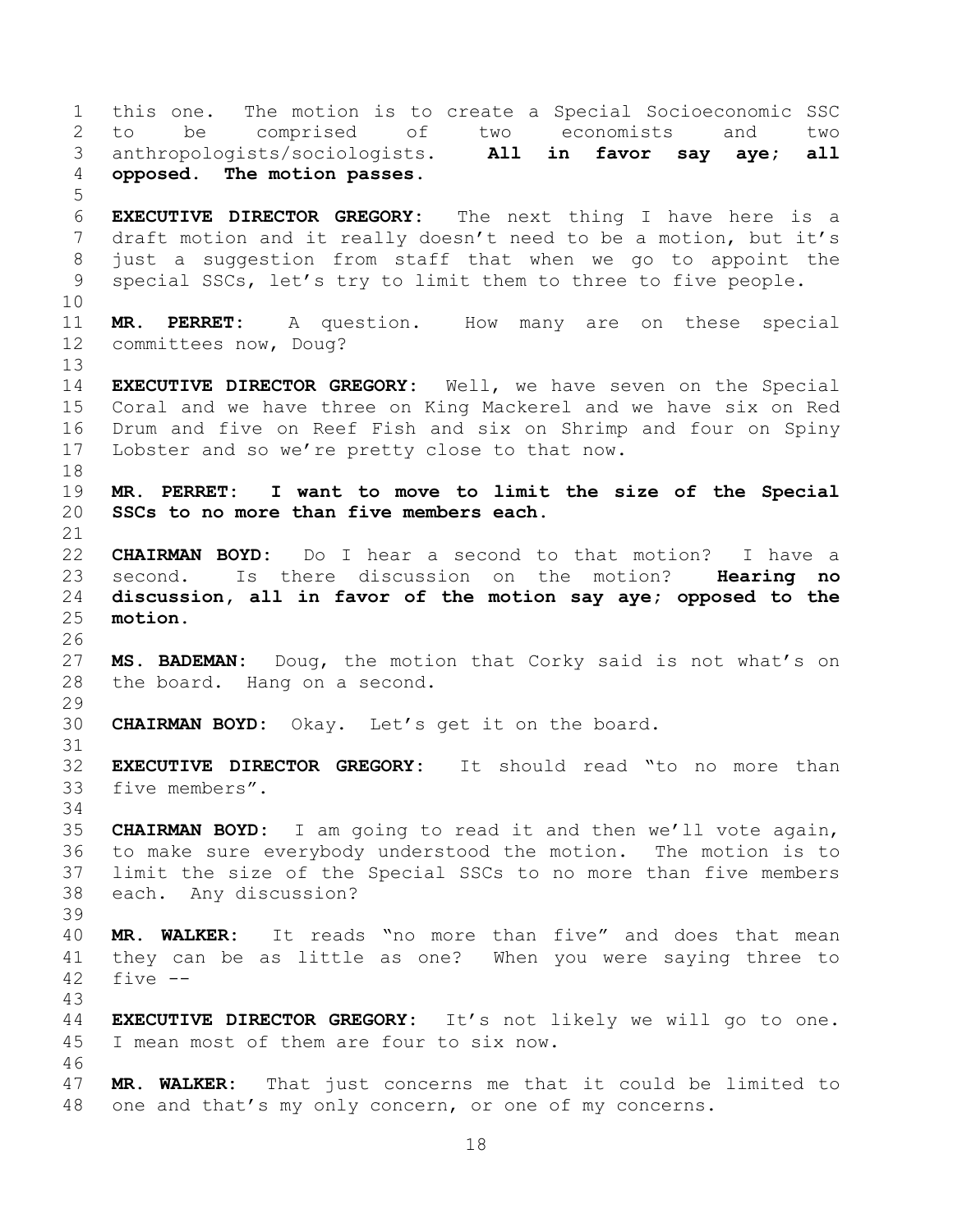**EXECUTIVE DIRECTOR GREGORY:** That's a council decision when you review the applications and decide who you appoint and so that's a decision you would make at that time. If there is -- That has never happened. I don't think you've ever had one with just two. I think it has gone as low as three people. **CHAIRMAN BOYD:** Further discussion? We will vote on the motion. The motion, again, is to limit the size of the Special SSCs to no more than five members each. **All in favor say aye; all opposed. The motion carries. EXECUTIVE DIRECTOR GREGORY:** The last thing is a request I have of the council and it's to postpone the selection of the SSC appointments until the June meeting, due to the forty-five day lead time needed for the statement of financial interest to be submitted. What we're going to have to do for people who are not on the SSCs now that are going to apply, they have to get their statement of financial interest in forty-five days before the council meeting and so we need a good lead time to advertise that and to make people aware, because we have never enforced that before and it would be simpler for us if we do that for the SSC in June and appoint the APs at the March/April meeting. **CHAIRMAN BOYD:** Is there committee discussion on this concept or this request? **MS. BADEMAN:** I would be willing to make the motion. **CHAIRMAN BOYD:** All right. Go ahead. **MS. BADEMAN: Postpone selection of the SSC appointments until June of 2015 due to the forty-five day lead time needed for SOFIs to be submitted and to reduce potential confusion and work load during the transition to staggered terms and the online application process. CHAIRMAN BOYD:** Mr. Greene seconds. Mr. Gregory, how many open positions do we have at the current time? **EXECUTIVE DIRECTOR GREGORY:** How many positions on the SSC? Seventy. **CHAIRMAN BOYD:** How many do we consider to be open at this moment and not filled?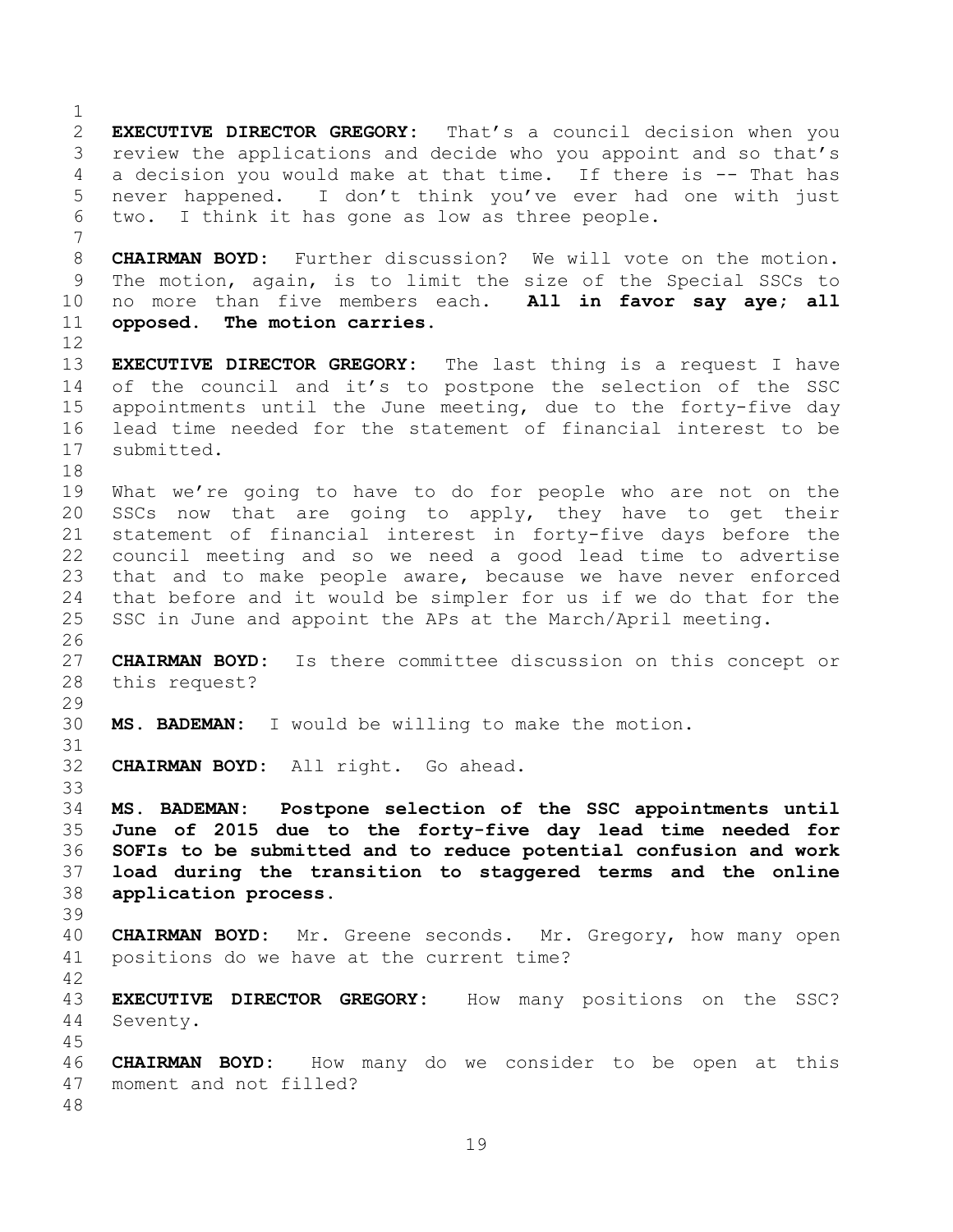**EXECUTIVE DIRECTOR GREGORY:** None. **CHAIRMAN BOYD:** Didn't we have one person drop off this year? **EXECUTIVE DIRECTOR GREGORY:** Well, Greg was on the SSC and like I said in the introduction, we don't have a process for automatically appointing seats. We don't have specific seats like we're trying to establish and so there is no recognition. The Standing SSC at one time was seventeen or eighteen members. When I became the Director, I really wasn't replaced and Greg wasn't replaced and so we haven't kept track of that. **CHAIRMAN BOYD:** We have a motion on the board and I am not going to read the motion again. I believe everybody knows what it is. Any further discussion? **All in favor of this motion say aye; opposed to the motion say aye. The motion carries. EXECUTIVE DIRECTOR GREGORY:** That completes the SSC portion. **CHAIRMAN BOYD:** All right. Myron, do you have a question? **MR. MYRON FISCHER:** Thank you, Mr. Chair. Just for clarification, when would we be populating the SSCs, whether it's the Special Socioeconomic or -- **EXECUTIVE DIRECTOR GREGORY:** In June. **MR. FISCHER:** Okay. With enough lead time, could you furnish us the present breakdown and -- Because we may -- I don't want to say swap out, but we may want to look at some of our state people in a different light with this new recalibration of the SSCs and could you furnish that to us in some timely manner so we could get the information? **EXECUTIVE DIRECTOR GREGORY:** Certainly and, again, the Special SSCs are not necessarily populated with quantitative people like the Standing is intended to do, but we can do that and we will do that probably in the next couple of weeks. **CHAIRMAN BOYD:** Okay, Mr. Gregory, what else in Tab G-4? **EXECUTIVE DIRECTOR GREGORY:** We can go back to page 1 and so, again, my intention was that if the council agrees with doing staggered terms and having a term be three years instead of two 45 years and we appoint a third of all the members each year, then that is the process for filling seats in a timely manner. Other than that, if you wanted to have a more formal process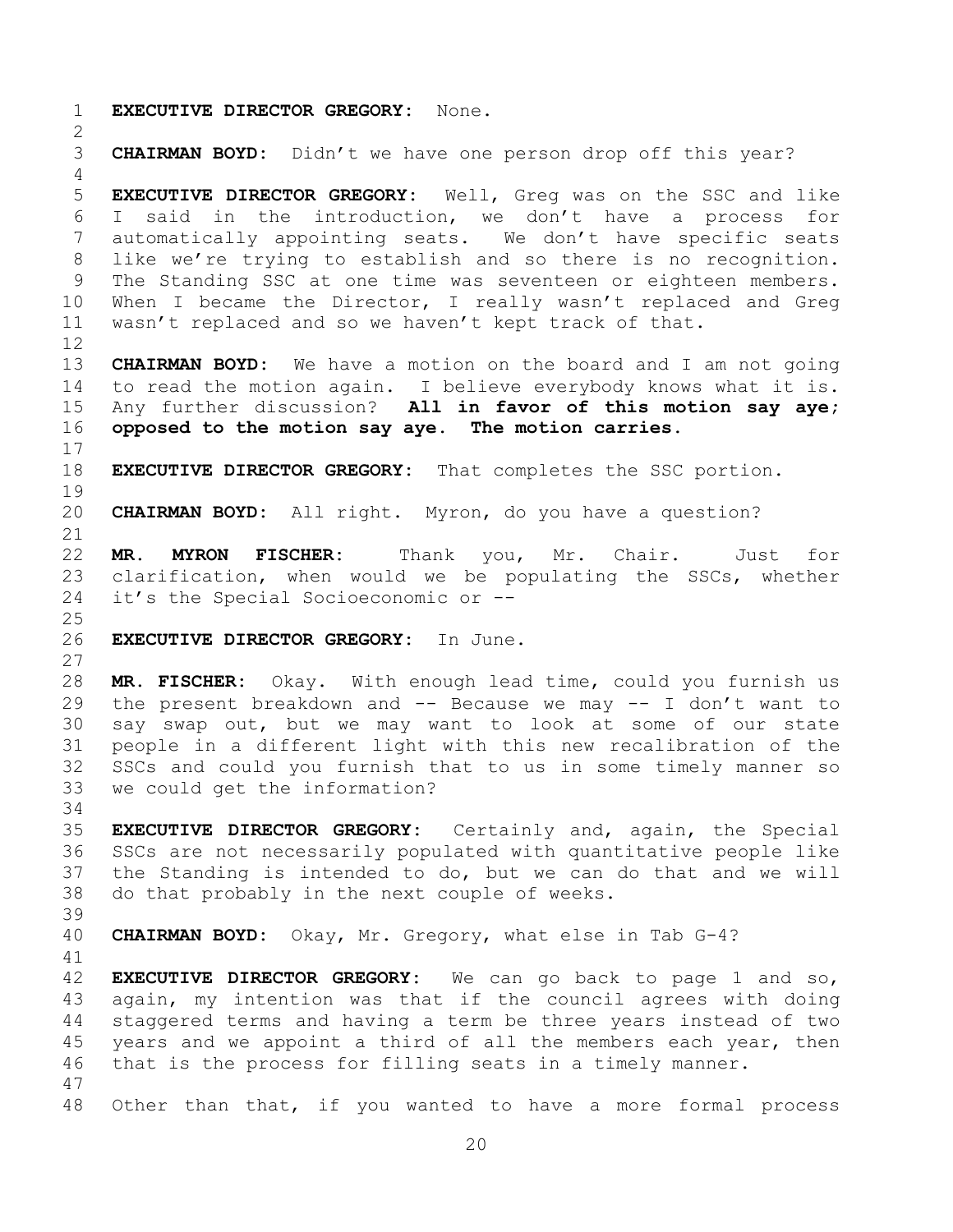that we fill seats as soon as one becomes vacant, we possibly could be having closed sessions at every meeting or every other meeting during the year just for one or two people. I didn't think that was necessary and so I haven't proposed anything like that here. The first thing here is the proposed terms and term limits and none of our APs or SSCs have term limits at this point in time and staff thought it might be useful to have term limits similar to what the council itself has and so the first suggested thing or motion is that the AP seats may, at the pleasure of the council, be reappointed for two additional terms after their first term, and so that gives them three terms. However, AP members may be reappointed to the same advisory panel after having been off the advisory panel for at least one year. Your current policy is no individual can serve on more than two APs simultaneously and so the suggestion is to have the AP seats be similar to council seats as far as term limits go and we have never had term limits before and we are not proposing term limits for the SSC. **CHAIRMAN BOYD:** I think we have two different things we're dealing with here and, Doug, would you be okay if we divided this and talked about the staggered terms first and then talk about term limits? I see those as separate. **EXECUTIVE DIRECTOR GREGORY:** Yes and the next item under this section is AP and SSC terms will be staggered to provide for the appointment of one-third of the membership of the SSC and AP each year. The council had a difficult time during the last reappointment process and we have over 250 people that serve on the APs and SSCs. Right now, you do this every two years, every odd year actually, in 2013, 2015. We thought that if we staggered the terms and you did this every year to a third of the people there would be less confusion on that part. The potential problem with staggering the terms is confusion on 41 the part of the AP members themselves. They will now, each one, have a different term and when we advertise a seat, we need to make it clear to the existing members whose seat is being advertised and whose seat is not being advertised. I think 45 there is potential confusion there. Right now, everybody has the same term and everybody gets reappointed or not reappointed at the same time.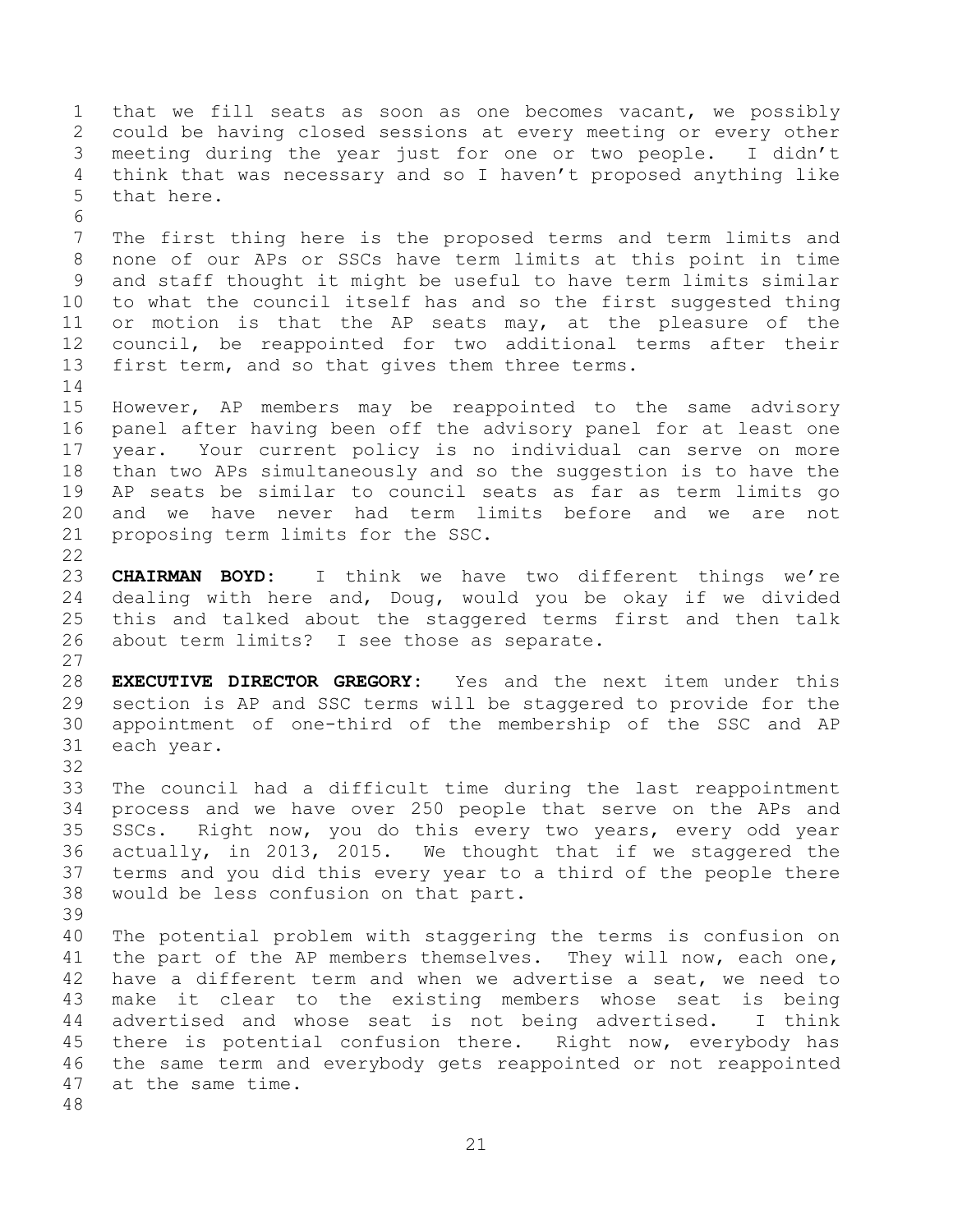**CHAIRMAN BOYD:** Is there committee discussion?

 **MR. MATENS:** Doug, you and I have discussed this before and this just occurred to me and I have two questions. How do we choose which sitting members are going to be one, two, or three-year members, one? Two is under your guidelines, it is possible for someone who is a sitting member and would remain a sitting member to apply for a seat that would bring him or her further into the future? If I have one more year left in my term, could I apply for a three-year term coming up and then get four years? You have to forgive me. I am from Louisiana.

 **EXECUTIVE DIRECTOR GREGORY:** I haven't thought of that, but I did develop a sophisticated mathematical model for determining what the term limits are. First, we are going to alphabetize all the members that you appoint to the AP and then we'll start at the top and go 1, 2, 3, 1, 2, 3. That will be their initial 18 term and then from that point forward, everybody has three years, but the issue you brought up I hadn't even considered.

 **MR. PERRET:** Doug, we use comparisons to other councils when it's to our advantage and not so much so when it's to our disadvantage or to a disadvantage and what's the status on term limits and staggered terms for the other seven councils?

## **EXECUTIVE DIRECTOR GREGORY:** I do not know.

 **MR. PERRET:** I don't know about this one. Camp has brought up a good point and, of course, he comes from a state with term limits, but they just serve their term in the House and then they run and they become a Senator and they go back and forth and so I guess they could do that too, but have we had a problem or what is the problem that we're trying to fix, other than the staggered thing?

 I can see a hundred coming up at the same time or whatever that number is and I can see a need for that, but we've had difficulty enough trying to get qualified people to serve on a lot of these committees and if indeed we have people that are willing to serve and are contributing, why would we want to limit their time?

 **CHAIRMAN BOYD:** Let me just speak to that for a second. I think there's two different issues here and that's why I wanted to break them apart. One, the staggered terms is, in my opinion, strictly a logistical administrative problem that we deal with every time staff has to advertise and go through all of the applications and then we make appointments. The other issue,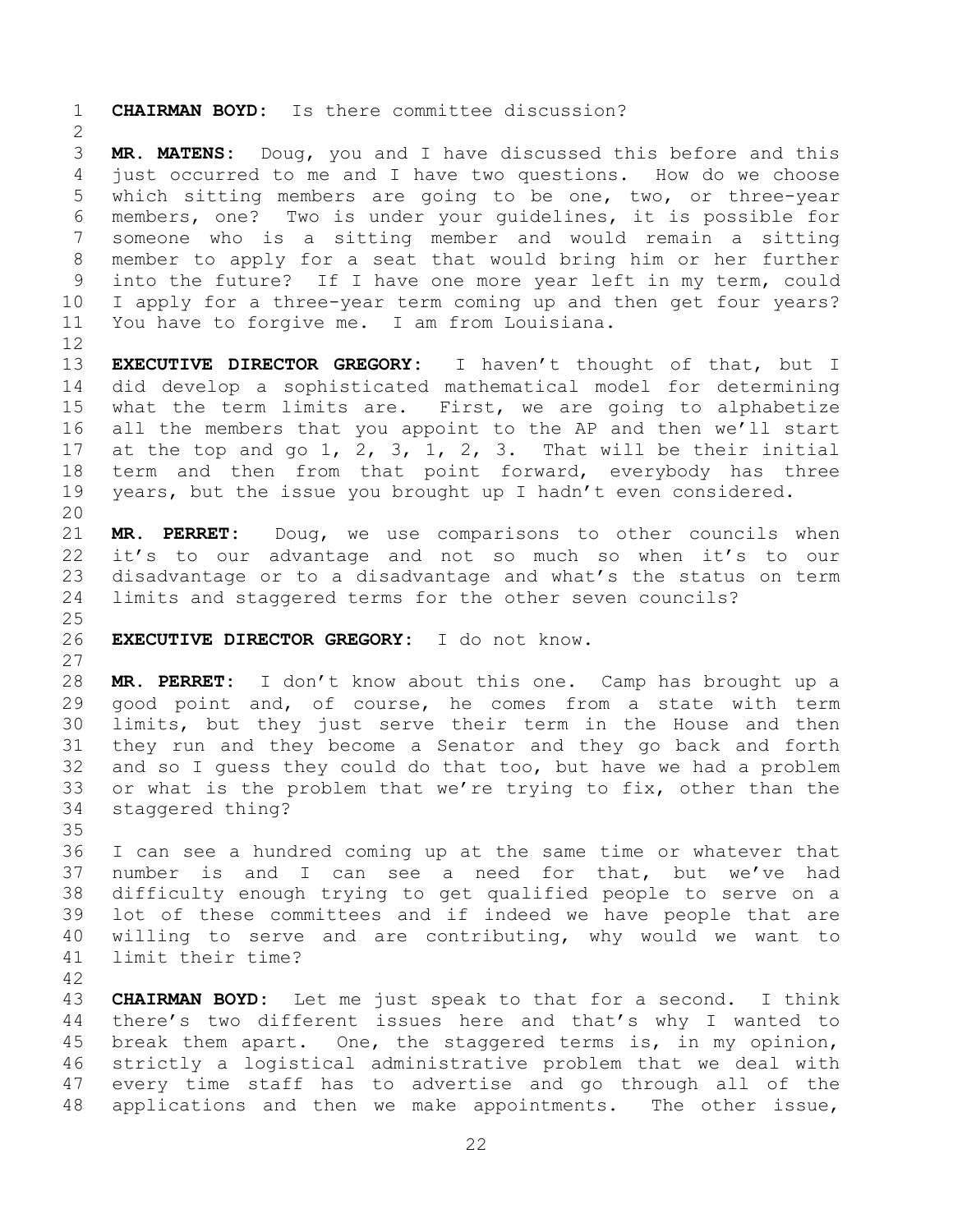I'm with you that we need to have a deep discussion about that. **EXECUTIVE DIRECTOR GREGORY:** I recognize I'm putting a lot before you. We are also developing an online application process for both the SSC and the AP and I can demonstrate that a little bit at the full council meeting. It's not live yet, but we have links to some pages, so what you get when you do the reappointment will be consistent among all the different applications, because in the past, sometimes we get an email saying I want to be on that panel and sometimes we get a resume and so we are going to try to develop a form for that. The other thing we can concentrate on is not just sending out email notices to existing members, but also mail, paper copies, of their need to be reappointed, because in two or three instances in 2013, we lost people on panels because they thought they applied or they say they never got the notice to reapply 18 and they weren't aware of the process. We can strengthen that and we can reevaluate and see if we have similar confusion this year and not do the staggered terms now, but maybe reconsider that at a future date, because I do have mixed feelings about staggered terms. On the one hand, it might simplify our process, but it might turn out to be more confusing for the people that serve on these APs and it may be more work for them than it saves us and so staff doesn't have strong 27 feelings about the staggered term issue. **CHAIRMAN BOYD:** Okay and is there further discussion? **MS. BADEMAN:** I realize that transitioning to staggered terms is kind of awkward, but I think it would be a good thing. I think it would cut down a lot of the confusion in trying to appoint all those people at one time. It's a lot, I think, thinking back to a couple of years ago, in April. I think it was tedious, to say the least. If we can get there, I am onboard, but how we get there, I don't know. **DR. PONWITH:** Again, this is speaking strictly from a logistics standpoint and I don't have any stake in the decision that the council makes, but in managing groups like this internally, staggering makes sense if you have a term limit and staggering becomes almost moot if you don't. If the decision for term limits is accepted, then staggering almost becomes an imperative, because you don't want to destabilize your panel by losing too high a percentage. Mr.

Gregory's approach makes the sense, the 1, 2, 3, 1, 2, 3. The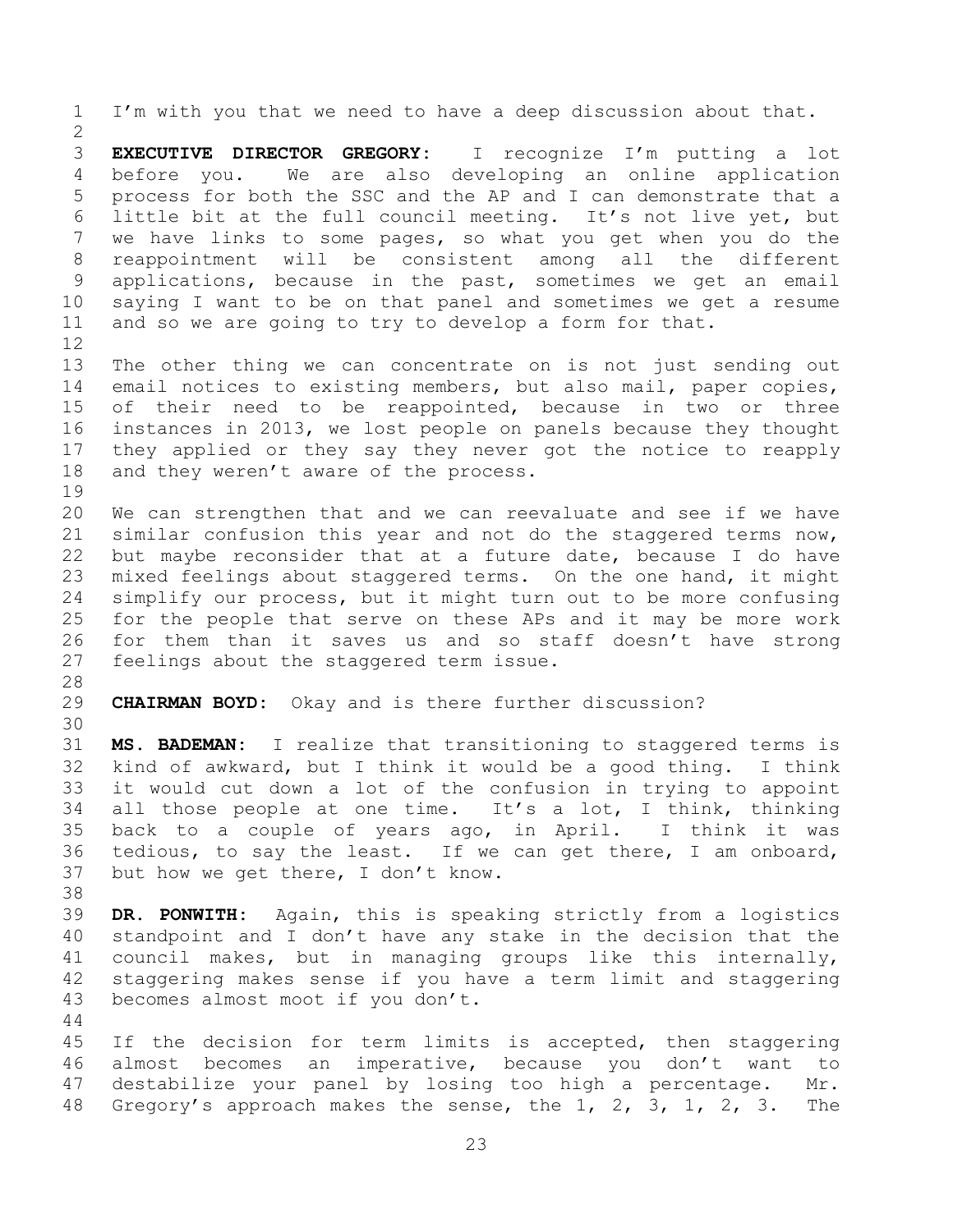catch is that a one-year term is a pretty short term and so an alternative way to do that is to have 2, 3, 4 for the first time and then after that, land on a 3. That way, you don't have a group of people that come in and serve one year and are gone.

 **MR. WILLIAMS:** The staff load problem could be solved by just doing a third of the committees every year too though, couldn't it, rather than -- Just say do Mackerel this year and a couple of the smaller ones and next year do Reef Fish and a couple of the ones that meet less often, but that might not integrate so well with the term limit problem, when Bonnie said that. That might not work so well. That's another way to do it and it would be less confusing, in some ways, but it might create another problem if you go to the term limit thing.

 **CHAIRMAN BOYD:** Wouldn't you still have the same problem of figuring out which committee is going to be two years or three years or four years as you do with -- Is there further discussion? We need to keep moving and we are going to run out of time here pretty soon on this committee. Any further discussion on the concept of staggered terms for the SSCs?

 **MR. PERRET:** This would delay things, but I would just like to know, Doug, if you would check with the other seven councils and see if any of them do that and how it's working. If they do it and it's working great, I am all for it and if they do it and it's not working worth a darn, then I think we ought to put it to bed.

 **MS. BADEMAN:** I was just going to note, and Zack can correct me if I'm wrong, but the South Atlantic just started doing term limits this year, right?

**MR. ZACK BOWEN:** I think it went into place last year.

 **MS. BADEMAN:** Okay, but you all have had staggered terms for some time and is that right or did you just start that too?

 **MR. BOWEN:** I think we just started that as well, but I can check and clarify and get back with you if you need me to, but the term limits just started last year, I believe.

**MS. BADEMAN:** Okay and so there's one council.

 **CHAIRMAN BOYD:** All right. Martha, did you make a motion a while ago or am I --

**MS. BADEMAN:** I think we took care of it. It was the one about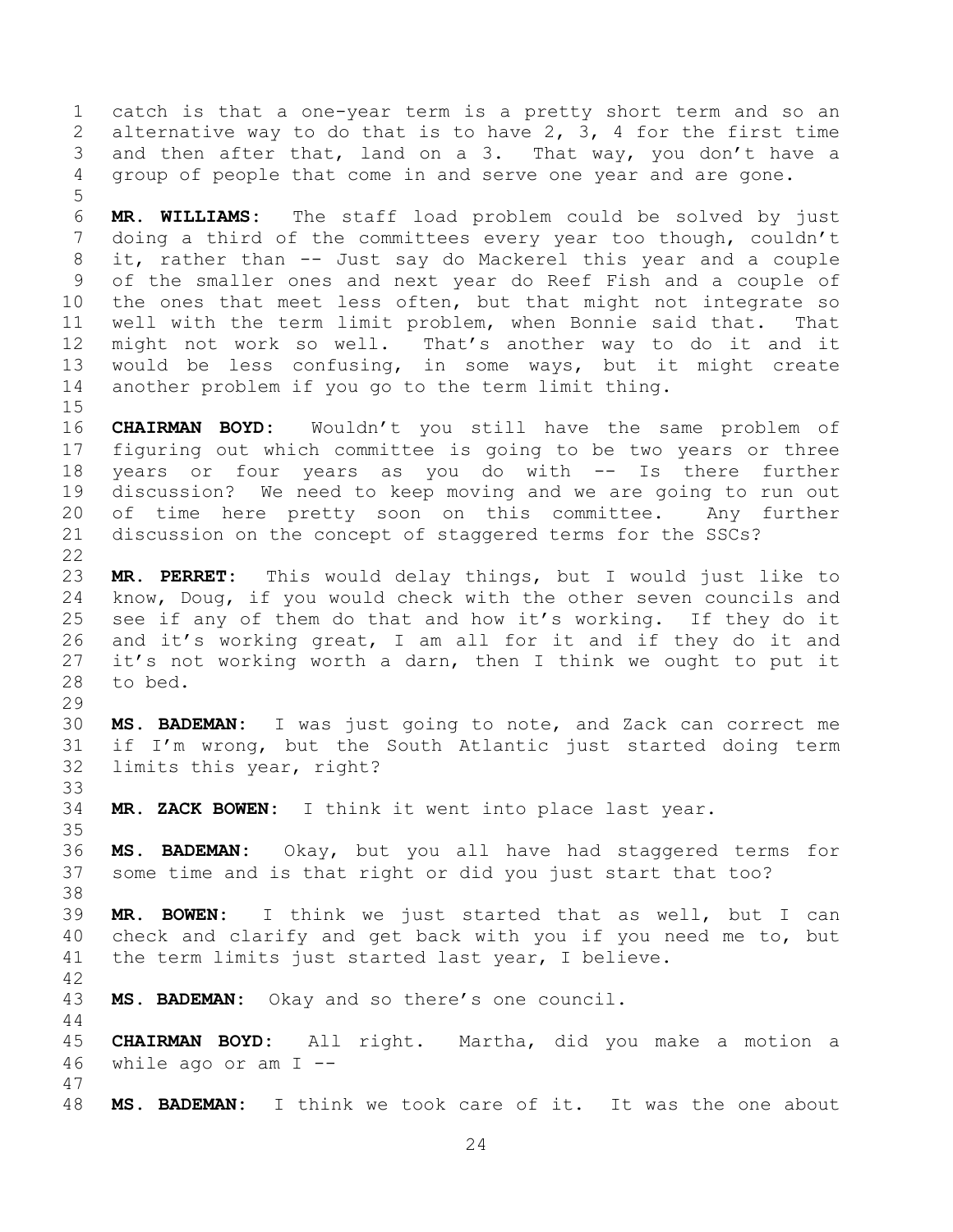delaying. I think we voted on it. **CHAIRMAN BOYD:** Mr. Gregory and then we'll need a motion on this suggestion from staff. **EXECUTIVE DIRECTOR GREGORY:** Both the term limits and this is something we can bring back to the council in March with more information and the council can decide at that point, because this doesn't affect your appointment process in March. Everybody is going to have to reapply. When we advertise it, and I am looking at Charlene for confirmation, but when we advertise it, we can say the council is considering term limits and staggered terms and that may be part of the appointment process, instead of telling them that we're going to do it that way. We can bring both of these issues back to the council in March and that will give us time to find out what the other councils do and bring that to you for consideration. **CHAIRMAN BOYD:** All right and with that, is there a motion that anyone wants to make or are we just going to continue on? Hearing no motion, Mr. Gregory, we will continue on. **EXECUTIVE DIRECTOR GREGORY:** The next item, on page 2, is -- I don't know if you need to approve the process. We are working on an online process for application, to get formal applications. We have some suggestions for things for the council to consider when they are appointing people to the AP and SSC. We will also, at the request of the council, be available to send out hard copy applications to individuals who don't want to do an online application and so people can apply by regular mail as well as online, but they will have to complete a standard form and I can show you all the standard form at the council meeting if you want. We don't have it live right now. That's what we intend to do this year to try to make it easier on the public and on yourself in evaluating the applications, but I am not sure a motion is needed here for that. **CHAIRMAN BOYD:** I agree. I don't think we need one. That is administrative. Any discussion? All right, Mr. Gregory. **EXECUTIVE DIRECTOR GREGORY:** On page 3, we have a section called Proposed Updates to the Advisory Panel Structure and, again, I brought this to you at two different meetings. At the last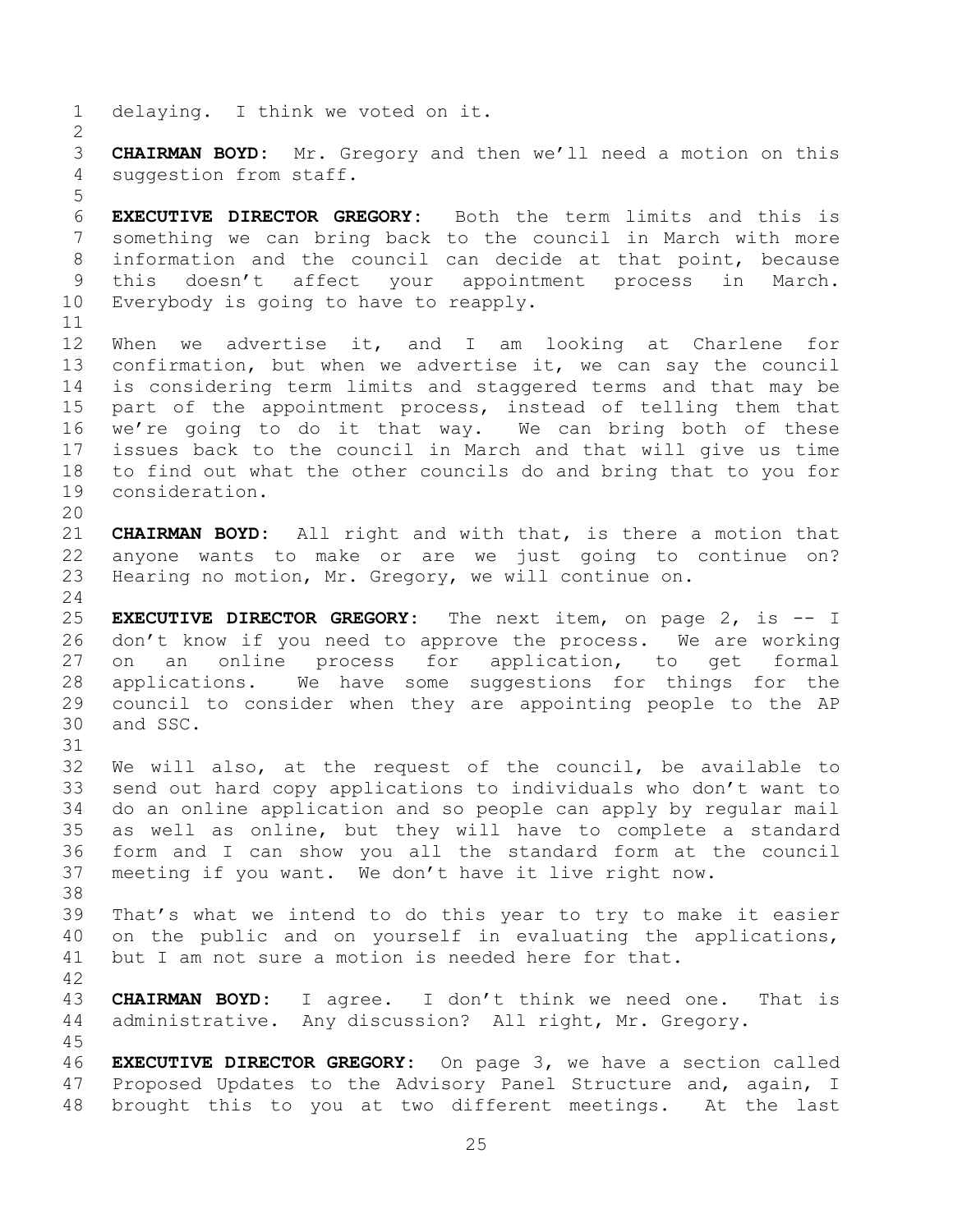meeting, it was suggested that we not try to develop categories by eastern and western Gulf of Mexico and so what you have before you is kind of a new set of numbers of people. You have also told us, based on the experience of the South Atlantic Council, that these categories are not fixed in stone. These are suggestions for the council to follow when they are making the appointments, but these are ideas for how to broaden -- Staff ideas on how to broaden the makeup of the APs so that all stakeholders are represented. I am not trying to say we should propose each one individually, but that's at your discretion. If one particular advisory panel recommendation of stakeholders looks inappropriate, you can address them one at a time or we can just go forward with this and I can present this to the council when you make the appointments for your guidance. That's all it is and I don't think -- I know there has been some concern about once we do this and once we make a motion that it becomes something you have to do and I don't see it that way. It's advisory and we don't have to put it in the SOPPs that this is the structure of our APs. It's just something for us to consider. **MR. FISCHER:** Once again, I would like to make certain, whatever decisions we -- They are just called rough guidelines, because as far as the east and west, and it could even be regionalized tighter than that, but I do think we understand if we're discussing a red grouper or a spiny lobster or a stone crab issue, it should weigh very heavily on input from the eastern and southeastern Gulf, as opposed to if we're doing shrimp work and we need an AP involved with shrimp and it probably should be heavier maybe towards the western Gulf and we just have to think about where that species -- What its habitat is and

- geographically where it's from. Although I know we're not creating our committees all that way, it's something we still have to consider.
- 
- **MR. MATENS:** I have two kind of nagging concerns about the -- The first is about the makeup of some of these. There are some in here that I am a little uncomfortable about the way they're made up.

 Secondly though, more generally, I am uncomfortable about no matter what we say about this and it could just be advice only, limiting ourselves and putting ourselves into a box. I am just still mulling through that in my mind.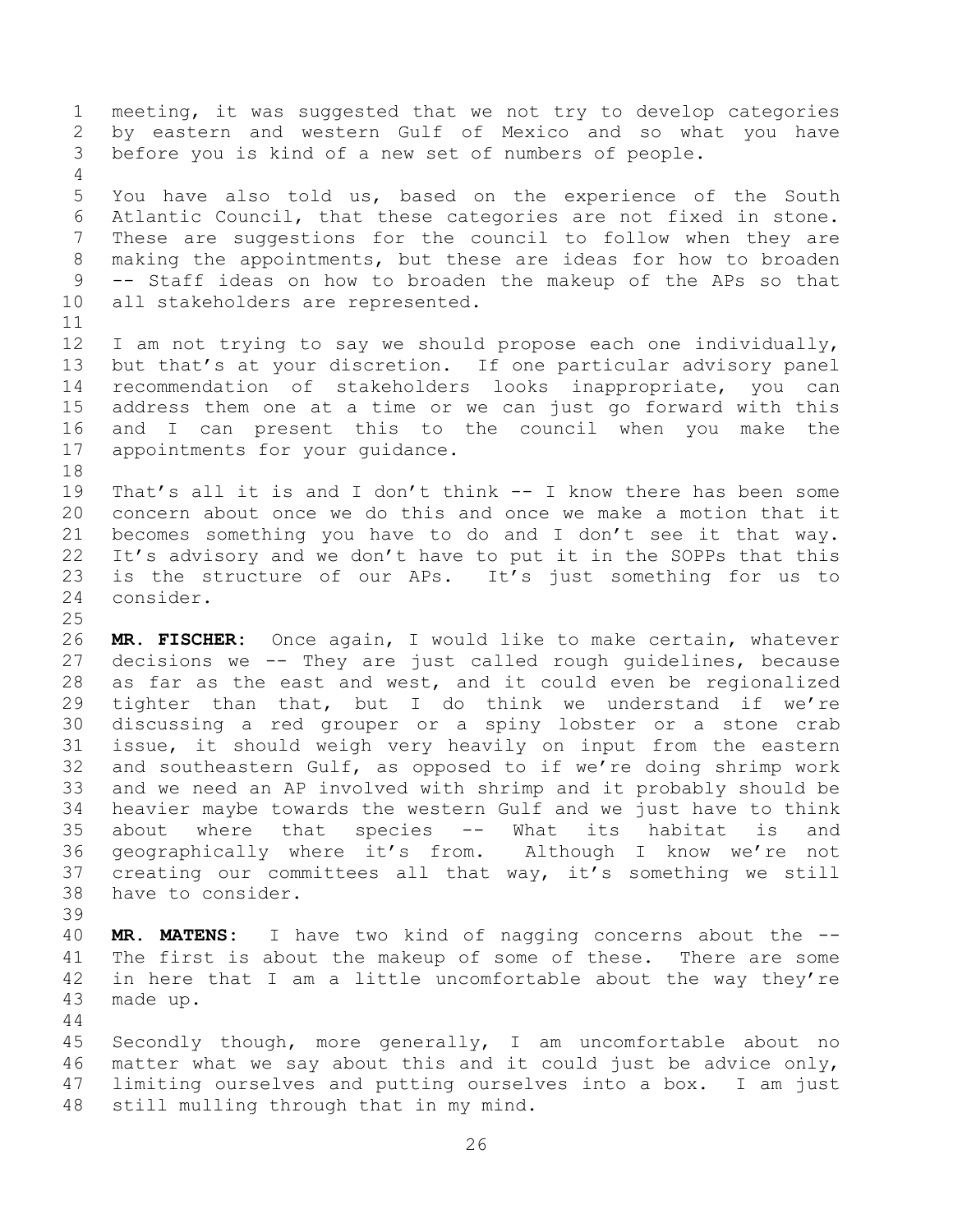When we start talking about other stakeholders, I mean there's a lot of stakeholders out there and not just the ones that we have on this list and so, for what that's worth, that's kind of what is going through my mind right now. **MR. RIECHERS:** I am not on the committee, but sharing some of 8 the same concerns that Camp has, I -- I think our targets for advisory panels, I think we've always done a good job of outlining those targets as we try to think about those panels and pull them together. More recently, we have kind of gone to a structure where we've grabbed more ad hoc panels and that, in and of itself, typically is designed to grab certain folks specifically for those areas. I think if we put this in -- Even though it's advisory in nature, I am not certain that it won't be brought up as you were supposed to be targeting these areas and you set it in the past. Frankly, I just am at the point here that I think we need to make a decision this meeting whether we go forward or not and it would be my preference not to go forward with this. We are trying to do some other things with structures and term limits to help us and I think we just need to decide which way we're going here at this meeting and we've spent enough time on this discussion continually over the last couple of meetings and we 27 just need to decide one way or the other. **MS. MARA LEVY:** I just wanted to say that I don't see a problem with having an advisory type of list, but if it's going to be advisory, I guess what I'm hearing is it's advisory, but we just don't feel comfortable necessarily following it. When I hear that, then, to me, there doesn't really seem to be much point in having this list about who you are going to potentially appoint or what types of interest, because it's advisory, but there's people that are uncomfortable with it and don't really want to be following it. 40 I don't think that making the list mandates that you do it, but 41 if there is not going to be sort of a consensus that there's going to be an attempt to follow this guideline and perhaps deviate in certain circumstances, then it doesn't seem necessarily worthwhile to have the guideline. **MR. JOHNNY GREENE:** Kind of following on what Camp had said earlier about the makeup of some of the committees, in the past

we have had APs that were put together where it was all one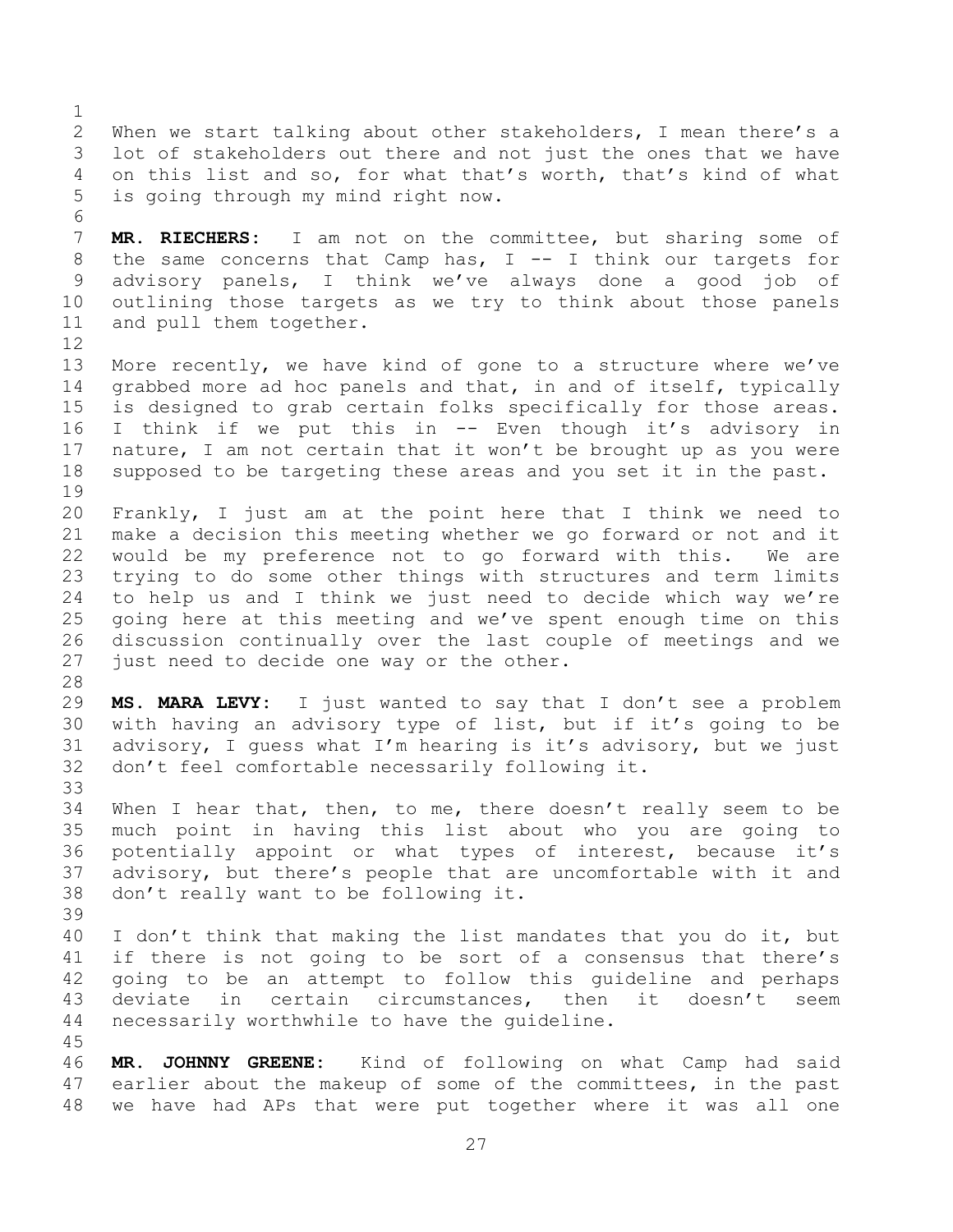particular user group, such as, for example, as the Data Collection AP for Recreational Anglers was strictly all recreational anglers. Then we have other APs that are made up where we have a cross- section of recreational and for-hire and commercial, et cetera, et cetera, and so I think that if we're going to look at this from a holistic point of view, we need to decide are we going to put groups of people together specifically for a particular topic and it's going to be just those individuals or are we going to make it a unilateral decision that we're going to have commercial, environmental, for-hire, recreational, and we're going to populate all the committees the same and go from that. Now, I understand that there may be a special scenario that we may have to deviate from that and I think that's something that we should look into. The other issue I have is looking back through some of the makeup of the APs in the past and I looked at particular individuals and I noted that on several occasions they were people who had put down that they were part of several of the groups that are listed on the board. Currently on the screen you see, for example, private anglers, for-hire, environmental groups, and commercial hook and line, et cetera. Well, if you have one individual that clicks multiple categories, then that becomes somewhat confusing, because you could argue that every one of them is an environmentalist or whatever and so on and so forth. I think that in moving forward that if we're going to solicit this that we should have people click the box that most suits them, as opposed to multiple boxes where they are trying to make sure, well, if I can't get on under this category, I can get on under this one or I can get on under that one. It seems a bit confusing to me. **MR. PERRET:** One thing consistent with this Gulf Council, and I'm sure the other councils, since we started in 1979 is the difficulty or the issues appointing people to these advisory panels. In the early days, the discussion was what type of fishermen from what part of the Gulf and so on and so forth and then the environmental community came in the 1980s, I guess it was, and more and more and so every time we have ever had this type of discussion there has been these issues of what's fair and what's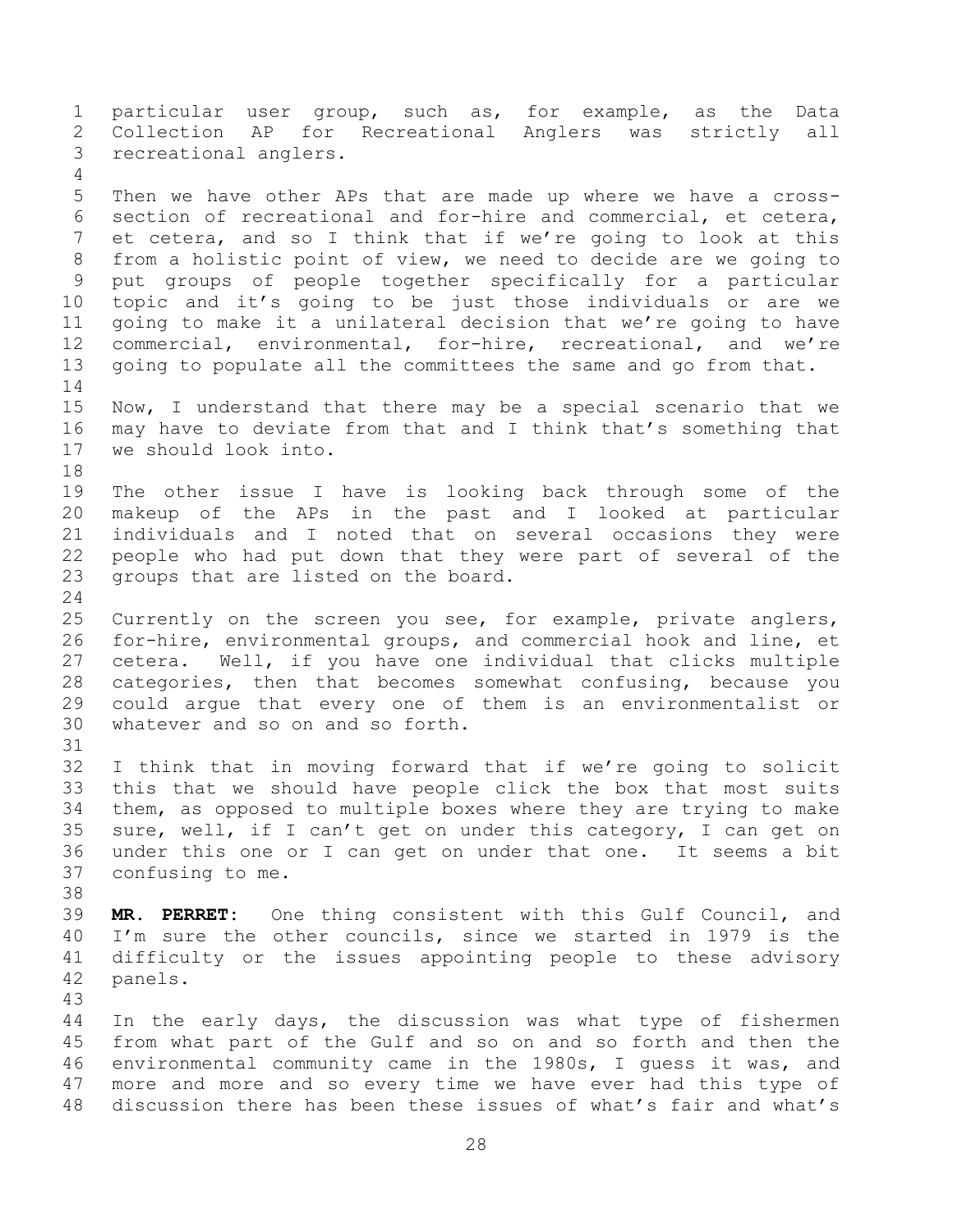equitable and so on and so forth. Those of us that take the oath of office, part of that oath is the greatest overall benefit to the nation. One thing I think we definitely should have on these panels is a consumer. Now, we can say every member is a consumer, which they obviously are, but I do think there is a consumer league in each state that probably we should have members of consumer organizations. I think we have done a pretty darned good job with populating these panels with geographical representation and various interests, direct interests, in the fishery and members of the environmental community and we're going to have some disagreements and that's why there is seventeen of us that make these decisions. It's tough. It's really tough and Myron brought up a point about, well, if it's an issue with spiny lobsters, I think probably the experts or the advisors should be from that particular geography and with shrimp, I agree with him on the west Gulf, except for pink shrimp. That's primarily a Florida fishery and we probably should have the right people from that area on that. This has always been an issue and it's not going to change and hopefully we're in pretty good shape and if we can improve it, so be it. **CHAIRMAN BOYD:** Mr. Gregory, I am not hearing a lot of support for the structure that you proposed and in all due respect to our former administration, committee chairman, Mr. Riechers, does the committee want to send the direction, in the form of a motion and a vote, to staff about continuing to work on this or not work on it or what's the pleasure of the committee? **EXECUTIVE DIRECTOR GREGORY:** I understand and if there's no motion, then we don't go forward with it. **CHAIRMAN BOYD:** I am hearing no motion and so I think we just discontinue work on this particular recommendation. **EXECUTIVE DIRECTOR GREGORY:** Okay, but we do have a couple of things we want to try to address here with the ad hoc panels. It was discussed I think one time before. When we do an ad hoc panel, we -- **MR. PERRET:** Do we want to do something with the Data Collection thing, the AP, and consolidate it? That seemed like probably a good idea to me and we could have some discussion on it, but

that's before your ad hoc stuff.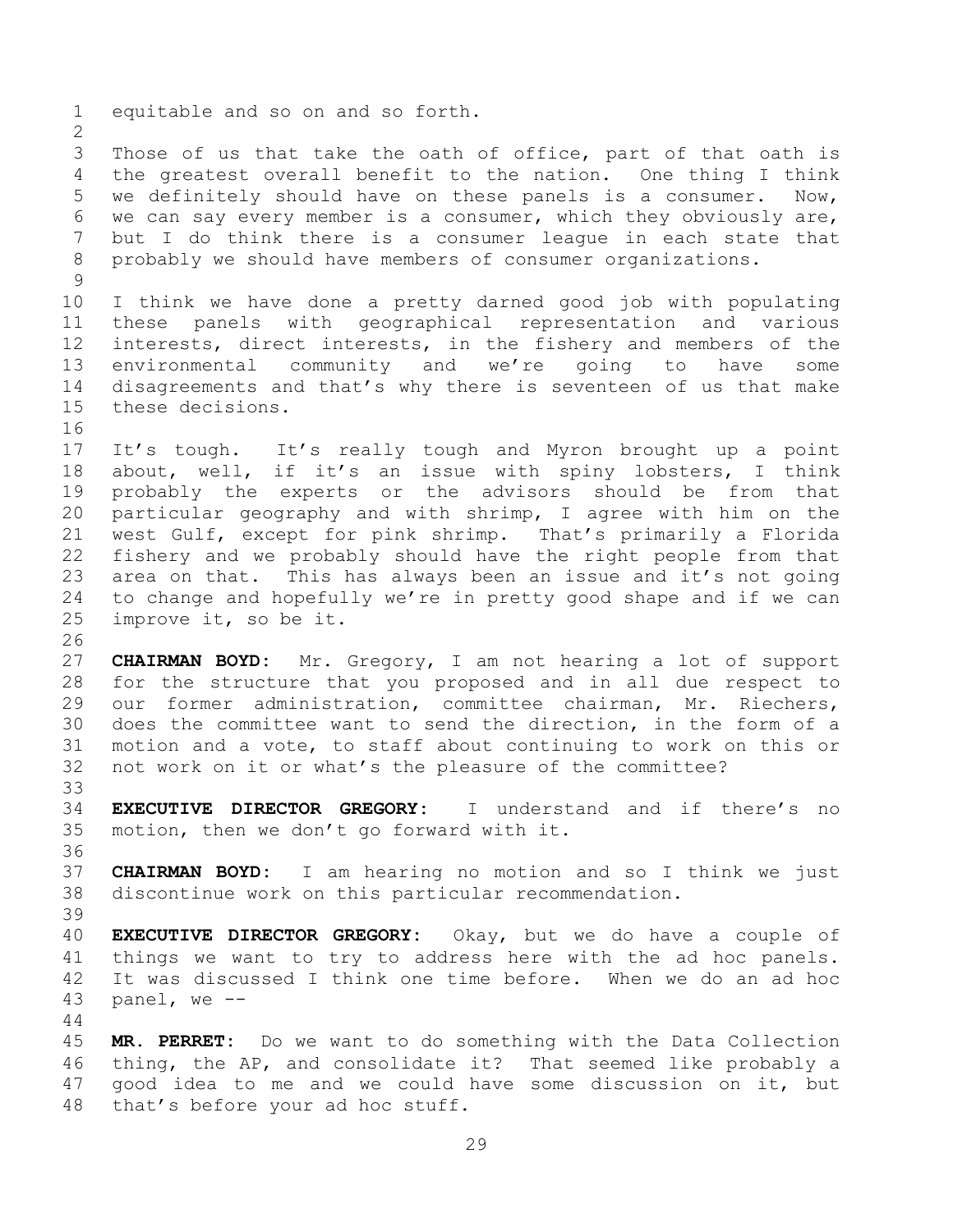**EXECUTIVE DIRECTOR GREGORY:** The Private Recreational Data Collection is an ad hoc committee and so the proposal is that we discontinue that and integrate that function into the overall Data Collection AP. Now, I don't know why this separate AP was formed and I don't have the history to that and so I'm just bringing it to your attention. According to staff, and I have talked with John Froeschke, who is our data collection liaison to the council, and he thought that was a good idea. That was one thing we wanted to ask you to do before we start advertising and the other thing was to establish a sunset date for the ad hoc and if not now, at a future date consider it and also, we were asking to eliminate the three state habitat APs, because you did not populate them at the last meeting and we don't use them and we don't address state-level coastal construction projects like the council did in the 1980s and 1990s. Those are three actions that we're asking the committee and the council to consider and the first one is what Corky brought up, is to integrate the Private Recreational Data Collection AP into the overall Data Collection AP. **CHAIRMAN BOYD:** I think there's the possibility of several motions there, if I am listening correctly, and if there discussion by the committee? **MR. PERRET: Mr. Chairman, I move that we discontinue the Private Recreational Data Collection AP and integrate function into the Data Collection Advisory Panel. CHAIRMAN BOYD:** You have a motion and do I have a second? **MR. MATENS:** Second. **CHAIRMAN BOYD:** I have a second from Mr. Matens. Is there discussion? Hearing no discussion, the motion is to discontinue the Private Recreational Data Collection AP and integrate function into the Data Collection AP. Mr. Pearce, you don't have any comment on that, since that's your committee? **MR. PEARCE:** No, I mean it was useful at the time and I think they're moving way past that now and we've got a lot of things that are going to go on that we're ready to go with and so I'm fine with that. **CHAIRMAN BOYD:** All right. Then let's go ahead and vote on this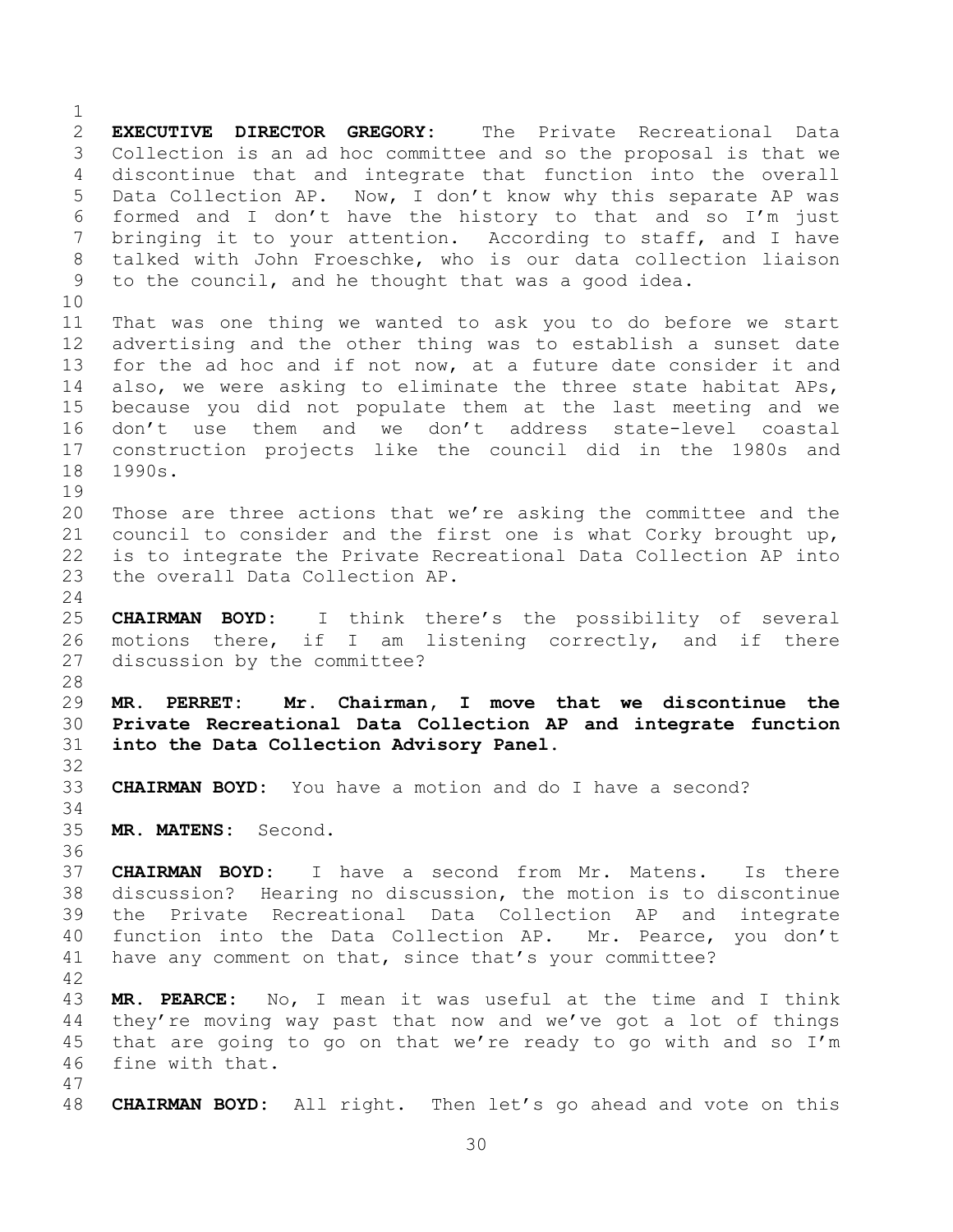motion. **All in favor say aye; all opposed like sign. Hearing none, the motion passes.** Mr. Gregory, what's the next possible topic for a motion?

 **EXECUTIVE DIRECTOR GREGORY:** To establish a sunset date of May 2018 for each ad hoc AP. That can be renewed for an additional period at the council discretion and we just put May of 2018 just to have a starting point of discussion. That's three years in advance, three years from now. If the APs are not intended to be ad hoc, then we can make them permanent, but by definition 11 of ad hoc, they are there to do a specific purpose and they should go away when that purpose has been completed.

 **MR. PERRET:** I've got a little problem with this and I won't be around in 2018, but what if the council forms an ad hoc committee at the January 2018 meeting? Does it sunset in May? It seems like we're going to -- The council is going to be setting ad hoc committees for a particular purpose at a particular time and it seems to me if we want a sunset date, we ought to make it May of 2015 and if we've got to renew whichever ad hoc committee it is, we do it, but going that far out, I think we could be creating some problems.

 **EXECUTIVE DIRECTOR GREGORY:** Any new ad hoc committee, when you develop the purpose and need for that committee, you should probably establish a sunset date at the time that you then reconsider and if the purpose and need hasn't been completed, you simply extend it for another period of time, but this is just an attempt to force a decision on not having these by default become ongoing, permanent-type committees, but we call them ad hoc.

- **CHAIRMAN BOYD:** Corky, do you think we need more information about what we're trying to do here or is that sufficient?
- **MR. PERRET:** Again, the current ad hoc panels that I'm looking at, I think they're all active and May of 2018 is fine, but in the future, if you set an ad hoc committee up, say at the end of 2017, is it going to automatically sunset on that date? I don't know and, Doug, if you're satisfied with it, I will make the motion to set it at 2018, if you think that takes care of what you're trying to do.

 **EXECUTIVE DIRECTOR GREGORY:** There is an alternative approach. See the dilemma staff has is we've got to advertise for all these APs after this meeting and so March and April is not the time, I don't think, for you all to decide to discontinue one of these. Ideally, you would reevaluate this every year and so the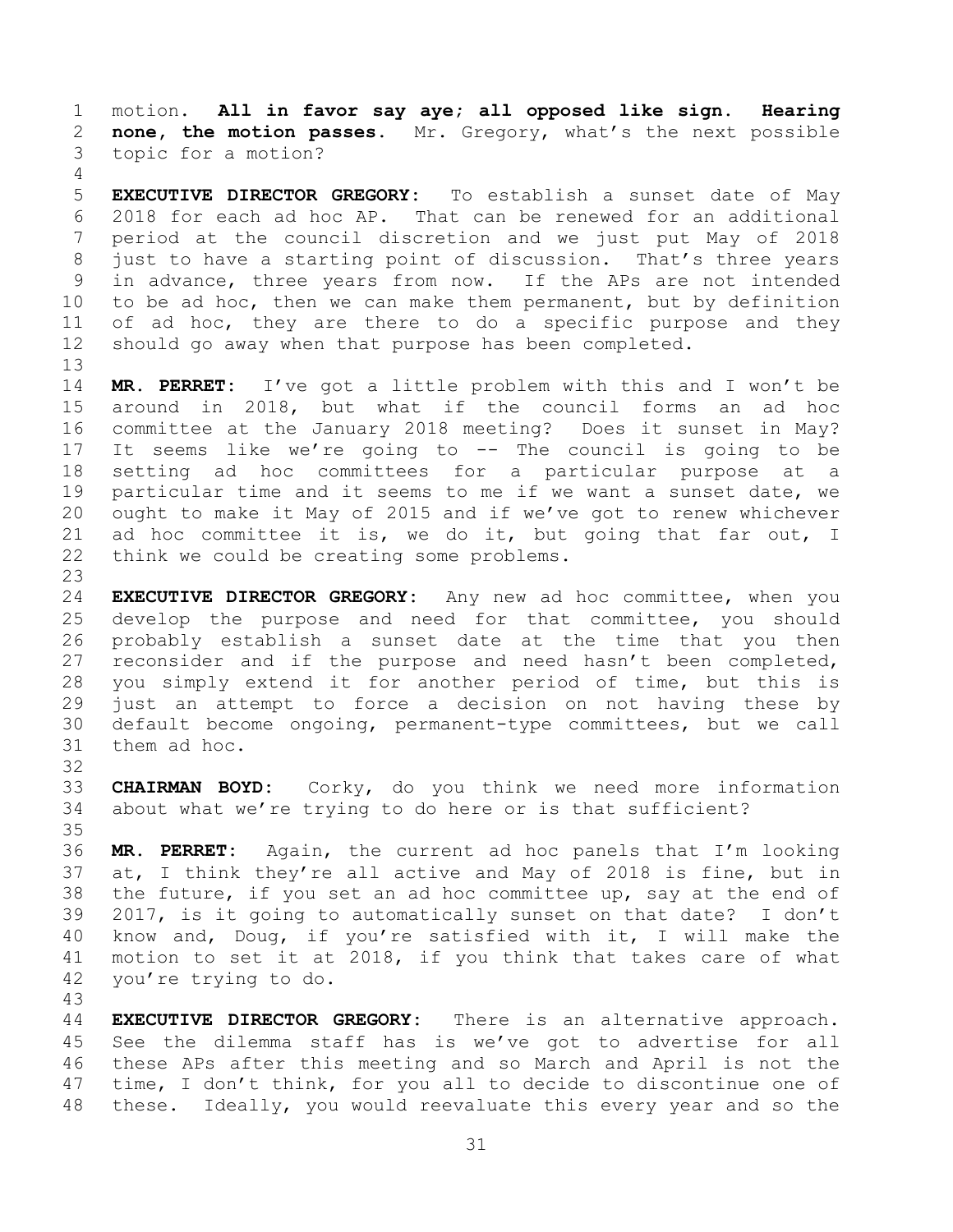date was simply a way to try to get that started. If you want, we can simply address the existence of each of these every January and then advertise it if you all decide to keep it going forward. **CHAIRMAN BOYD:** Yes and do we just want to eliminate those that are not useful right now and then have you just go forward with the ones that are? **EXECUTIVE DIRECTOR GREGORY:** If we did that annually, that would serve a similar purpose. **MR. PERRET:** Would something to the effect of establish an annual review of ad hoc committees -- In January of every year, establish an annual review of ad hoc committees and for those that have fulfilled their obligation, they would be sunsetted or something to that effect? Okay. Let's see. **I move that in January of each year the council evaluate each ad hoc advisory panel and if they deem the panel has completed its assignment that the panel be disbanded. CHAIRMAN BOYD:** We have a motion on the board and is there a second on the motion? **MR. GREENE:** Second. **CHAIRMAN BOYD:** Johnny Greene seconds and is there discussion? I think this is a good cleanup motion. **MR. WALKER:** Does the council -- I am just trying to think historically and has it always met in January? I just want to make sure that's clear or the first meeting in each year. **CHAIRMAN BOYD:** The point there I think is to get it in timely so that we can do the proper advertising for the next round of appointments. **MS. LEVY:** That was actually my comment. I was going to suggest that you say the first council meeting of each calendar year, rather than January, so that if you don't meet in January, then you still do it at the first meeting. **CHAIRMAN BOYD:** Corky, are you all right with that? **MR. PERRET: Yes.**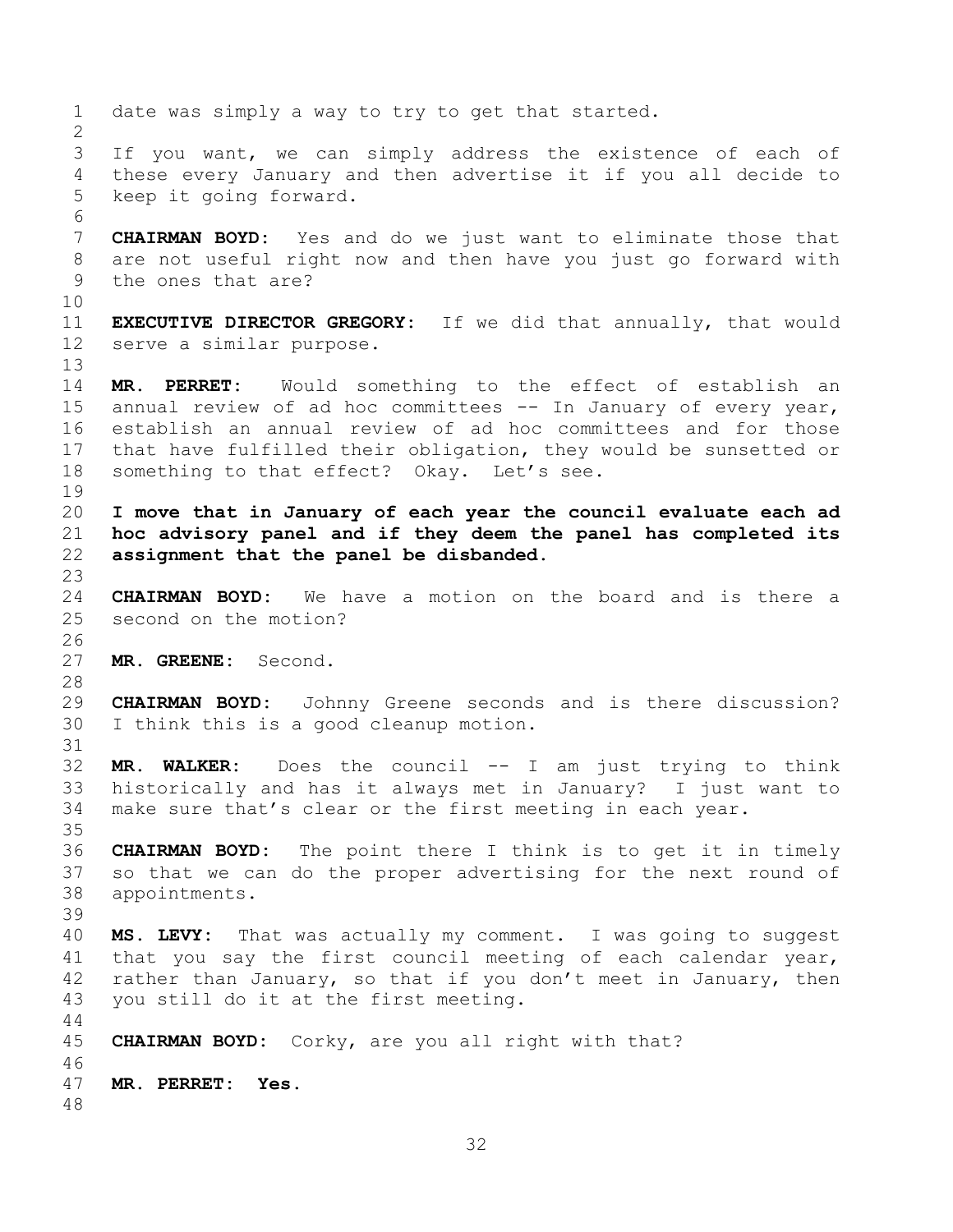**CHAIRMAN BOYD:** All right. The motion is that in the first council meeting of each year the council evaluate each ad hoc advisory panel and if they deem the panel has completed its assignment that the panel will be disbanded. Any further discussion? **All in favor of this motion say aye; opposed to the motion. Hearing none, the motion carries.** Mr. Gregory, do we want to go ahead as an Administrative Committee and define some of those for this meeting, to try and clean it up for you? Or we could do it at full council if you want to come back with a list of ad hoc committees that you think --

 **EXECUTIVE DIRECTOR GREGORY:** We have three and they're in the document here. We have an Artificial Substrate Committee, a Red Snapper IFQ Committee, and a Red Snapper For-Hire IFQ Committee. The Artificial Substrate was created in October of 2012 and the Red Snapper IFQ in August of 2013 and the Red Snapper For-Hire 17 IFO in June of 2014.

 **CHAIRMAN BOYD:** Okay, committee, any comments or questions? Hearing none, we will move on, Mr. Gregory.

 **EXECUTIVE DIRECTOR GREGORY:** In April of 2013, when you reviewed the AP applications, you did not populate the three state advisory panels and staff is not clear if that was intended to eliminate those advisory panels. We have kept them on our website blank and we don't work with state habitat advisory panels like we did in the 1980s and 1990s to review and comment on coastal construction projects that might impact habitat. I just wanted clarification if the council wanted us to eliminate those three advisory panels.

- **CHAIRMAN BOYD:** Comments from the states?
- **MR. PERRET:** Mr. Gregory, what's your recommendation?
- **EXECUTIVE DIRECTOR GREGORY:** To eliminate them.

 **CHAIRMAN BOYD:** Corky, let me just ask from the states who are here, what is you all's opinion on that? Is there any comment or no comment? 

- **MR. MATENS:** We in Louisiana are fine with that elimination.
- **CHAIRMAN BOYD:** Okay, Corky, thank you.

 **MR. PERRET: Mr. Chairman, I move that we eliminate the three state habitat advisory panels.**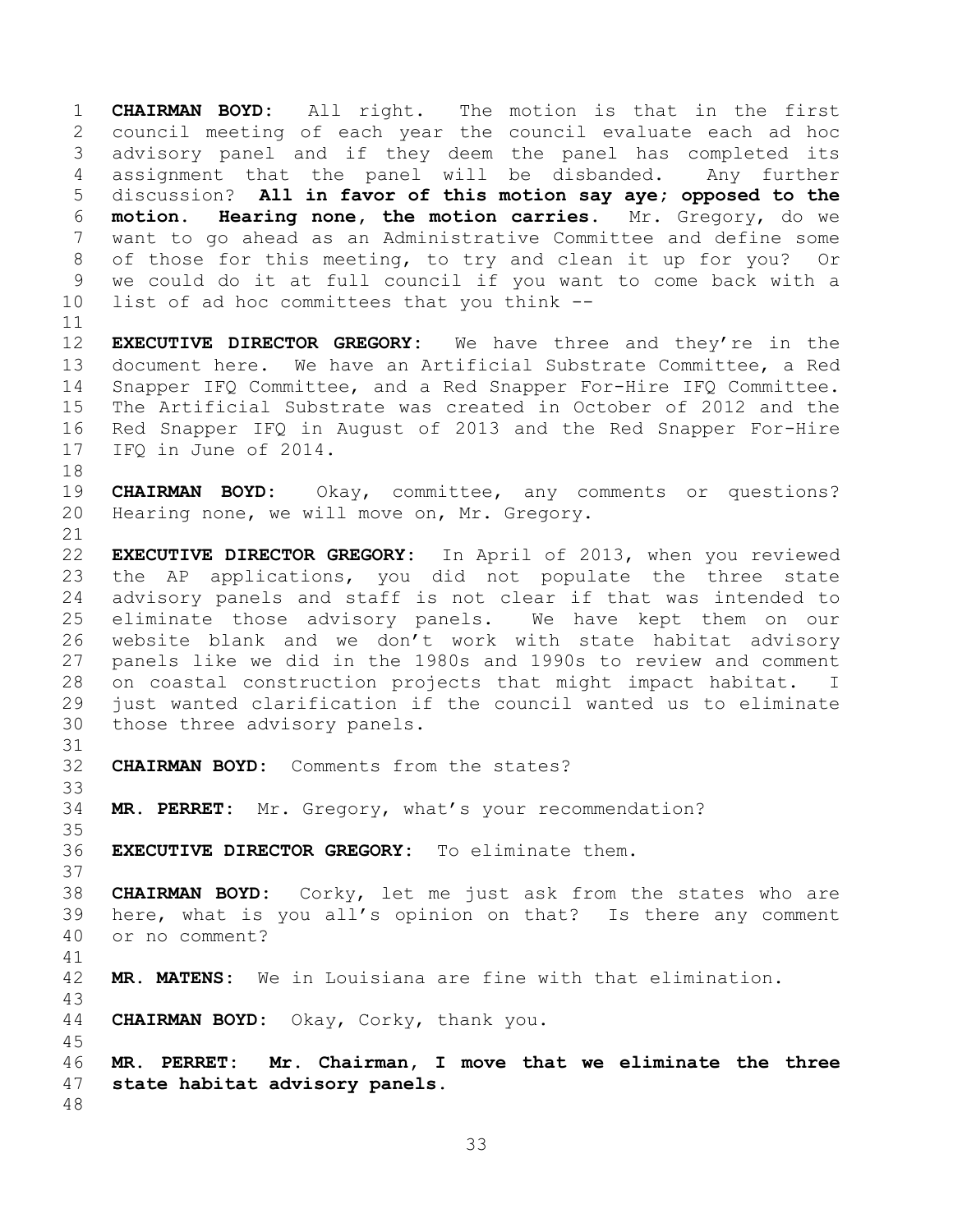**CHAIRMAN BOYD:** We have a motion and a second? **MS. BADEMAN:** I will second it if nobody else will. **CHAIRMAN BOYD:** We have a second by Martha and, Martha, did you have a comment a while ago? **MS. BADEMAN:** I was just going to say I'm fine with this and that's all. **CHAIRMAN BOYD:** Any further discussion? **All in favor of the motion to eliminate the three state habitat APs say aye; opposed. Hearing no opposition, the motion carries. REVIEW OF NMFS/NOAA COMMENTS ON 2012 SOPPS EXECUTIVE DIRECTOR GREGORY:** The next item on the agenda is Tab G, Number 5. That's a copy of our SOPPs as of August of 2012 that was submitted to National Marine Fisheries Service based on their recommendations for model SOPPs. They are trying to get all the councils to develop consistent SOPPs that are similar. 23 Where there were comments by the reviewers, I retyped the comments in italics and I will just go through this and highlight some of this, what we think, what staff thinks, is worth bringing to your attention. Most of the other stuff is editorial and of little consequence. It was interesting that the first comment on page 1 was that we put these SOPPs on our website in 2012 when we submitted them to NMFS and he is suggesting that they shouldn't be there because they haven't been approved. This was an issue that I resolved a year ago with our liaison in D.C., Bill Chappell, and the question is what SOPPs do the council follow, the ones that they approve or the ones that NMFS approves and that was the dilemma, because it takes two years or more for NMFS to approve SOPPs. The response was that we follow what we approve and so this comment is incorrect and we had the right SOPPs on the website. We follow the SOPPs that this council approves and, as you see, these are suggestions by the Department of Commerce on things that we should change. They did some reshuffling of council functions and responsibilities. There is nothing new really there. That was on page 2. On page 4, they just noted that that comment was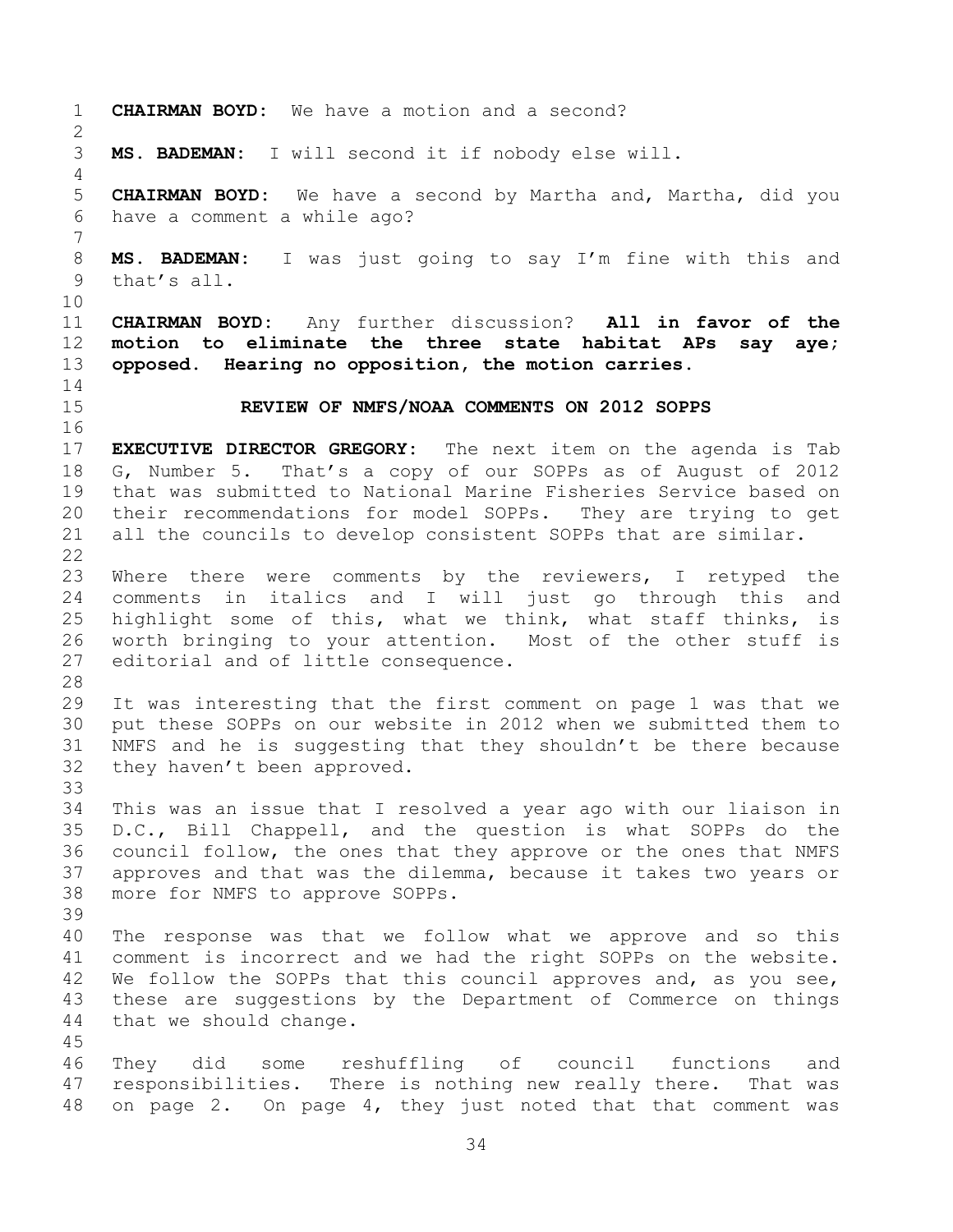redundant to something said earlier in the document and whenever we mention "member", they want us to say "voting member". Each voting member, on page 5, must take an oath of office.

 **MR. PERRET:** A question. It seems to me that a voting member, and that's fine, in my opinion, under the appointed voting members, but the oath of office in 2.2 below, as trustees of the nation's fishery resources, each voting member -- To me, that should be each at-large and obligatory member, because you've got five state directors that do not take the oath of office, yet they are voting members. I think that would clarify it, that that's talking about those that are appointed as at-large or obligatory members and that's my suggestion for a possible modification.

 **MS. LEVY:** When you talk about voting members appointed to the council, you are only talking about those that are nominated by the Governors and appointed by the Secretary of Commerce and so that automatically doesn't include the state directors and the Regional Administrator.

 **MR. PERRET:** I will buy that, but it's still confusing when you read the oath of office in a different section below. It talks about members appointed. The director of the agency has appointed Myron.

 **MS. LEVY:** I understand that, but as the term is used in the Act, it's those that are appointed by the Secretary of Commerce. 

 **EXECUTIVE DIRECTOR GREGORY:** I mean we can make that clarification without contradicting anybody. That's easy enough to do. Right above the oath of office is a paragraph that they've suggested that non-voting members of the council may serve on committees and may serve as chairs and may initiate and second motions, as well as vote on matters that pertain to committee.

 At the meetings of the council, the non-voting members may do neither of those. They may not initiate or second motions nor vote on matters and I think we follow that policy now and so this is just clarification of that. The non-voting members have more leeway in committee than they do in the council.

 The next interesting point is on page 16 and, again, we will -- I will come back to the council and this committee at the next meeting with the SOPPs again, where we will start reviewing staff recommendations and integrate those with these and with the ad hoc committee recommendations that we've done earlier.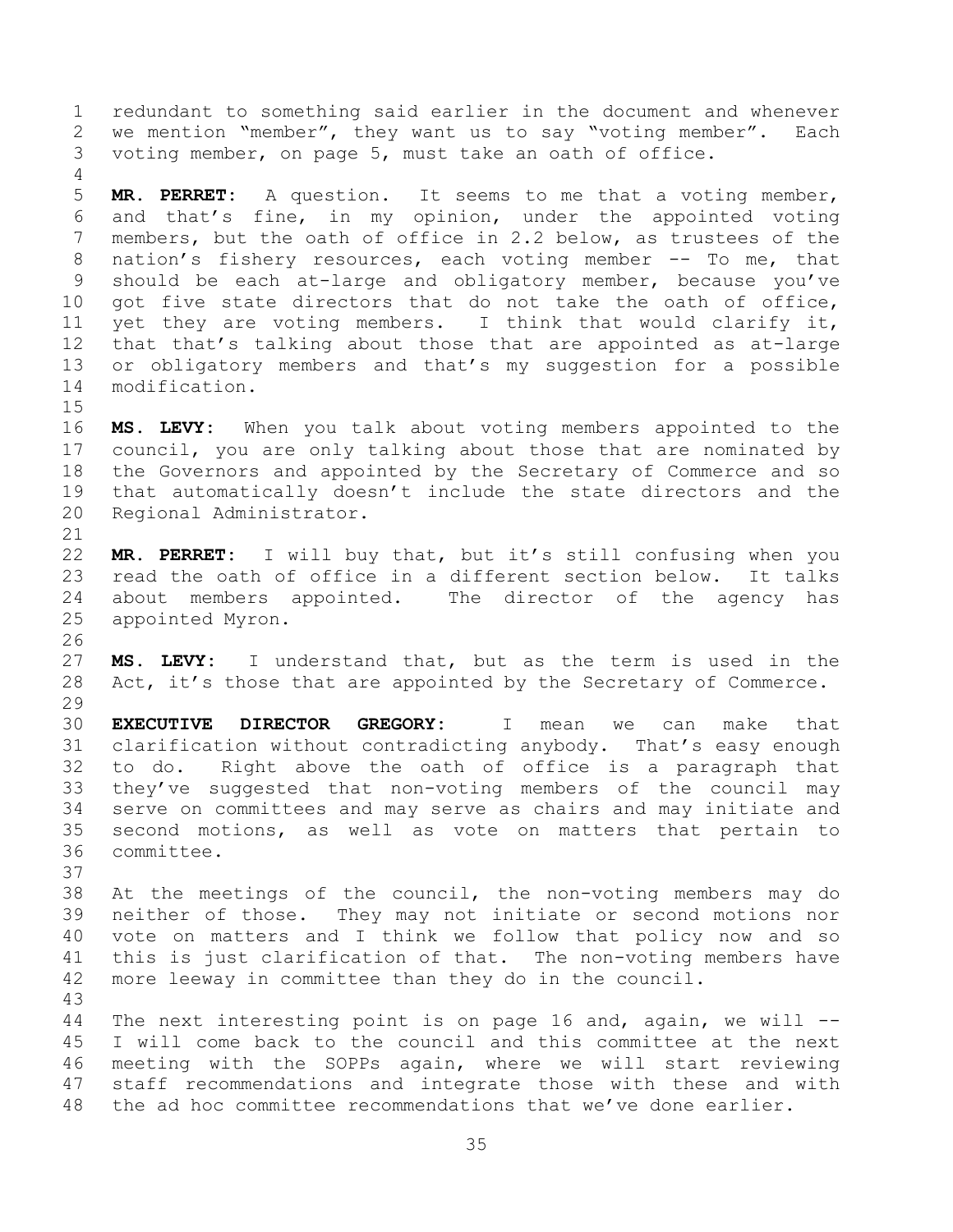I didn't want to confuse things and so I'm doing this in a step- wise matter, but on page 16, the comment was when we say that knowingly and willfully submitting false information to the council is a violation of federal law -- We say that in our chairman's statement and we say that in the public hearing statement, but the question here is which law is violated and it's the Magnuson Act. Mara sent me the Section 307 of the Magnuson Act and it says

 that it is unlawful for any person to knowingly and willfully submit to a council, secretary, or governor false information, and then it has a parenthetical phrase, regarding any matter that the council, secretary, or governor is considering in the course of carrying out this Act and so we got that clarification.

 You can see the person that made that comment may not have been that familiar with the Magnuson Act. A number of different departments review these, the Ethics Department and -- I wrote it on the front cover, but the Financial Assistance Law Division, the Ethics Division, the General Law and Employment, and the Labor Law Office. That's why a couple of these comments don't seem relevant.

 The next major comment is on leave, page 24, and the comment was that much has been left out from the model SOPPs in this section and that we may want to reference 50 CFR 600 and so we're going 29 to take that and put that in there and what that is, it's a paragraph on leave accounting and our suggested wording is going to be: An account shall be maintained -- This from the CFR. An account shall be maintained to pay for unused sick or annual leave, as authorized, and will be funded from the council's operating allowances. Funds may be deposited into this account 35 at the end of the budget period, for us every year, if unobligated balances remain in our budget. Interest earned stays in the account along with the principle for the purpose of paying unused annual and sick leave. 

 We have such an account. In fact, we have two accounts. We have one for sick leave and one for annual leave and they are fully paid up. It says budgeting for accrued leave will be identified in the other object class category in the budget we submit to NMFS and so we do that and so we will add that to our SOPPs.

 I don't believe there is anything else that staff thought was of real consequence. They clarified -- They say they will follow